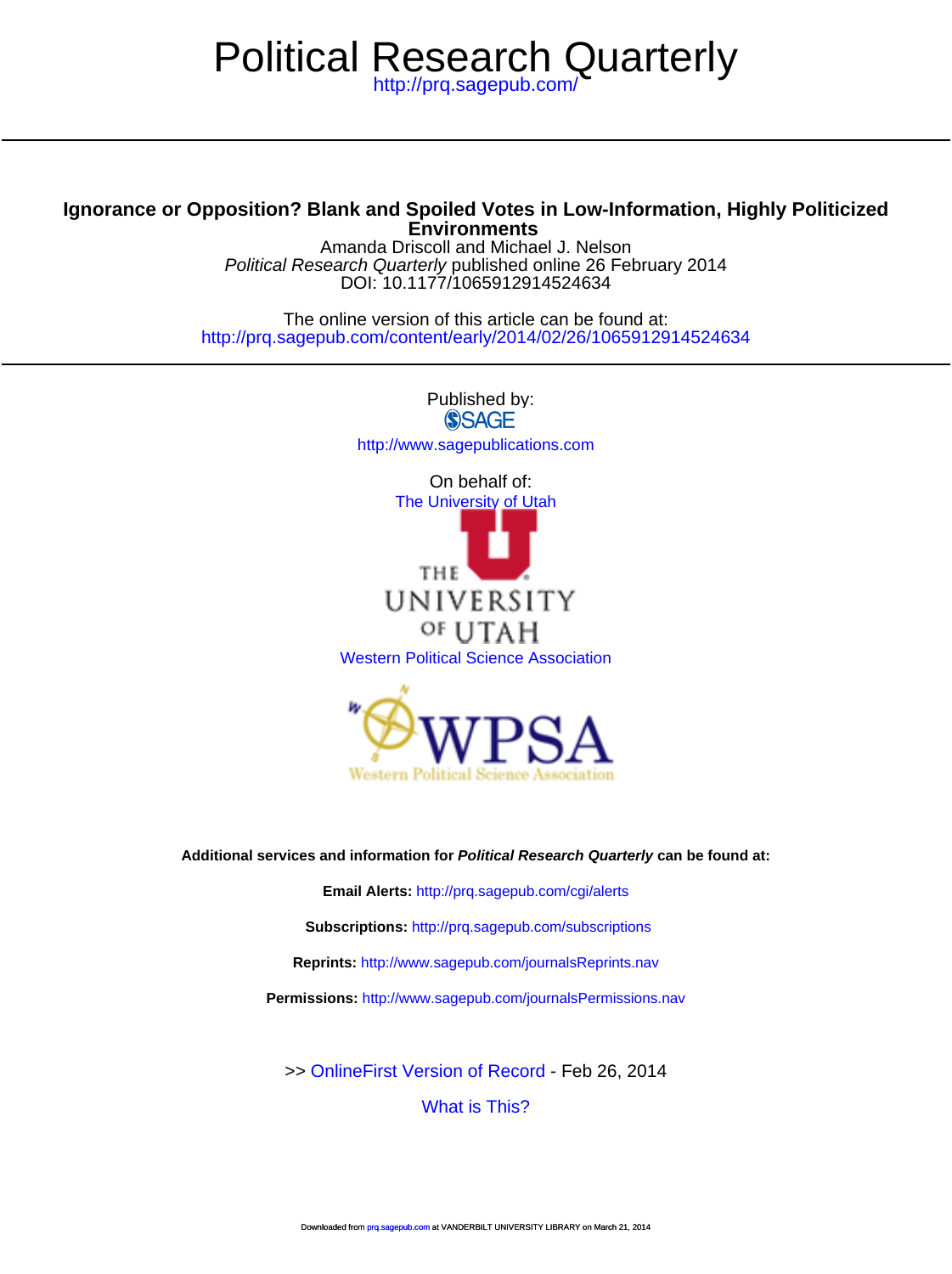# **Ignorance or Opposition? Blank and Spoiled Votes in Low-Information, Highly Politicized Environments**

Political Research Quarterly 1–15 © 2014 University of Utah Reprints and permissions: sagepub.com/journalsPermissions.nav DOI: 10.1177/1065912914524634 prq.sagepub.com



# Amanda Driscoll<sup>I</sup> and Michael J. Nelson<sup>2</sup>

# **Abstract**

Voters often make the effort to go to the polls but effectively throw their vote away by leaving their ballot blank or intentionally spoiled. Typically construed as anomalous or errant, we argue that blank and spoiled ballots are empirically differentiable and politically informative. We consider self-reported vote choice from a nationally representative survey following the 2011 Bolivian elections, in which 60 percent of votes cast were blank or spoiled. We estimate a multinomial logit model, finding that both blank and null voting were driven by political concerns, though null voting was more common among politically sophisticated individuals.

#### **Keywords**

invalid voting, protest voting, low-information elections

The prevalence of spoiled and blank votes across democracies today raises an important question: when the costs of voting have already been paid, why deprive yourself of the opportunity to affect the election? Considering the proportion of blank and spoiled ballots from elections around the globe, observers advance a myriad of plausible motivations, including voter apathy, voter confusion, or expressions of voter discontent (Power and Garand 2007; Uggla 2008). Scholars interpret blank and spoiled ballots as resulting from some combination of voter incapacity, where citizens lack the requisite skills or information to cast a valid ballot, and political motivations, when voters deliberately signal their malcontent. Steifbold (1965) identified two types of "invalid voters": the "apathetic invalid" is akin to the voter who would wish to stay home; she submits a blank ballot on voting day for reasons of ignorance, ambivalence, or apathy. In contrast, the "highly politicized invalid" deliberately invalidates the ballot to signal dissatisfaction with the regime, incumbents, or the electoral process more generally.<sup>1</sup>

Although scholars identify blank and spoiled voting as two types of vote invalidation, the two acts are often assumed to be equivalent (Power and Garand 2007; Power and Roberts 1995; Sinclair and Alvarez 2004; Steifbold 1965). Counting blank and spoiled votes as interchangeable "twins" (Uggla 2008) obscures the fact that blank and spoiled ballots may have fundamentally different origins; whereas a blank ballot may stem from voters' ignorance or apathy, a deliberately invalidated ballot is a clear and costly signal of voter discontent. The

inferential consequences are substantively important: misattribution of all blank ballots as contentious and deliberate demonstrations of dissatisfaction might lead scholars to overestimate political polarization or misread citizen confusion for deep-seeded antagonism. Worse yet, interpreting all intentionally invalidated ballots as individual voter errors could systematically underestimate voter dissatisfaction with incumbents, a particular regime, or democracy.

We consider an electoral environment that was both informationally limited and highly politicized, offering the ideal test for our hypotheses regarding the origins of blank and spoiled voting. In October 2011, Bolivian citizens became the first in the modern world to elect their national judges directly.<sup>2</sup> All political campaigning, party affiliation, and media coverage were prohibited in an attempt to depoliticize the electoral process and ensure voters weighed candidates' merits without undue political influence. At the same time, the opposition campaigned to boycott the elections entirely. The result was an electoral process in which blank and spoiled ballots combined accounted for approximately 60 percent of the

#### **Corresponding Author:**

<sup>1</sup> Florida State University, Tallahassee, USA  $^{2}$ The Pennsylvania State University, State College, USA

Amanda Driscoll, Department of Political Science, Florida State University, 531 Bellamy Building, Tallahassee, FL 32306, USA. [Email:](http://prq.sagepub.com/) [adriscoll@fsu.edu](mailto:adriscoll@fsu.edu)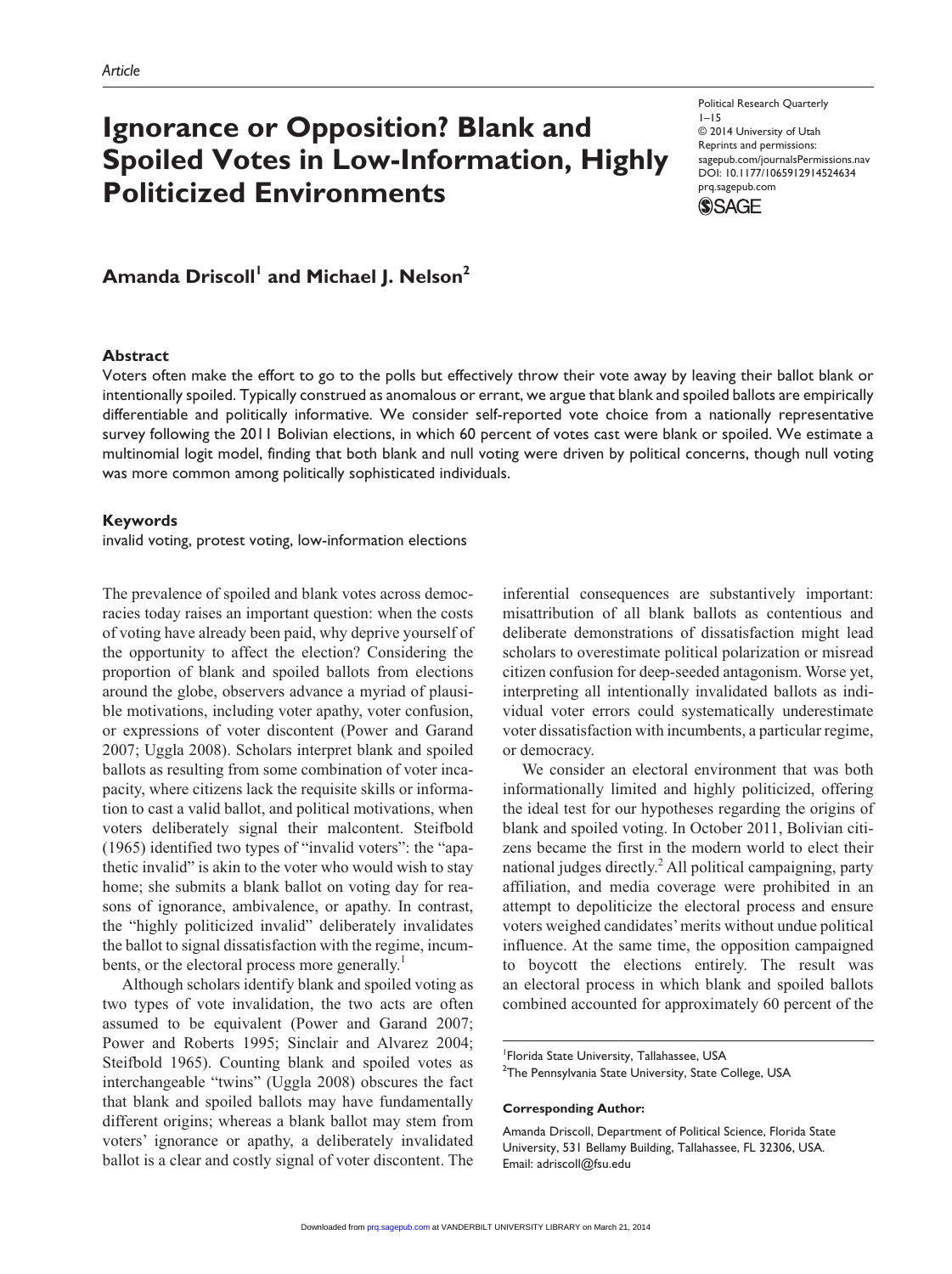total votes cast. The government faulted the lack of information for this high rate of ballot spoilage, while the opposition decried the election outcome as delegitimizing to the government and national courts. We suggest both were partially correct: far from being errant or anomalous, spoiled votes are both deliberate and informative, providing critical insights into citizens' evaluations of democracy. Blank voting, by contrast, also stems from political considerations, but also from voters' limi-

tations in accessing or processing electoral information. Although extant research documents levels of blank and spoiled voting in other contests, few combine the characteristics necessary to distinguish between these two classes of vote invalidation, and none consider individual-level data such that this differentiation would be possible (Aldashev and Mastrobuoni 2013; Knack and Kropf 2003; McAllister and Makkai 1993; Power and Garand 2007; Power and Roberts 1995; Sinclair and Alvarez 2004). The Bolivian case is an ideal opportunity in this respect. The electoral environment was devoid of information, leaving open the possibility that blank and null voting stemmed from voter ignorance of the candidates and process. At the same time, the election was unquestionably polarizing, which allows for the equally real possibility that blank and null voting were driven by political considerations. As such, our research design permits the testing of hypotheses based on individuals' varied access to what limited information was available and individuals' varied political motivations.

We depart from the standard use of ecological data to investigate self-reported voter behavior at the individual level, analyzing a nationally representative public opinion survey conducted six months following the divisive and informationally limited electoral contest (*AmericasBarometer* 2012). We corroborate our individual-level analysis with municipal-level vote returns to mitigate inferential obstacles that social desirability of survey responses might introduce. Our comparison between our individual- and aggregate-level analysis suggests that our individual-level results may be systematically understated.

# **Information, Politics and Vote Invalidation: Blank and Spoiled Voting**

Recent history is replete with examples of elections where many ballots are returned spoiled or blank, an outcome increasingly common across the developing world. In Latin America, spoiled and blank votes have exceeded 15 percent of total votes cast in a third of the elections since 2000 (International Institute for Democracy and Electoral Assistance [IDEA] 2002). In Ecuador's 2006 elections, nearly 4 million voters cast spoiled and blank

ballots accounting for nearly 40 percent of total participation, exceeding the number of votes for the government party by nearly over 1.5 million votes. More than a quarter of Colombian voters invalidated their ballots in the 2010 legislative elections, with the spoiled vote garnering more votes than any party elected to Congress. In the most recent (2011) legislative elections in Peru, the null and blank vote exceed the governmental vote by more than 60,000 votes. Far from being an isolated phenomenon, blank and spoiled votes have accounted for a considerable percentage of total votes across the developing world, including Morocco (19%, 2007), Indonesia (14.5%, 2009), and Algeria (14.5%, 2007; IDEA 2002).

A small academic literature assesses this phenomenon in comparative perspective, systematically considering blank and spoiled voting in countries around the world. While a number of studies consider the rates of ballot invalidation in particular states or countries (Mott 1926; Steifbold 1965), increasingly scholars leverage subnational variation across electoral districts (Aldashev and Mastrobuoni 2013; Herron and Sekhon 2005; Knack and Kropf 2003; McAllister and Makkai 1993; Power and Roberts 1995; Sinclair and Alvarez 2004) or cross-sectional variance across countries and over time (Power and Garand 2007; Uggla 2008). This research typically differentiates between voter capacity and political motivations as reasons for invalid voting (Aldashev and Mastrobuoni 2013; Herron and Sekhon 2005; Knack and Kropf 2003; Mott 1926; Sinclair and Alvarez 2004; Steifbold 1965).

Informational explanations suggest that blank and spoiled ballots stem from voters' lack of information about the candidates or a complicated institutional environment. In the American context, "under voting" or ballot roll-off is especially common in down-ballot or low salience races where voters may lack knowledge of candidates or are unfamiliar with the office itself (Hall 2007; Knack and Kropf 2003; Sinclair and Alvarez 2004; Streb and Frederick 2009; Streb, Frederick, and LaFrance 2009; Wattenberg, McAllister, and Salvanto 2000). Comparative scholarship emphasizes the institutional dimension of this problem, identifying institutional designs that increase the informational demands of voters (Mott 1926; Steifbold 1965). McAllister and Makkai (1993) compare vote invalidations in Australian House and Senate races, noting that blank and spoiled ballots are more common in the Senate contests owing to the relatively complicated single-transferable vote (STV) procedure. Power and Roberts (1995) and Power and Garand (2007) report that vote invalidation is more common in open list proportional representation systems in which many candidates are listed on the ballot, creating a comparatively noisy electoral environment. Where electoral rules provide heuristic cues to voters, such as partisanship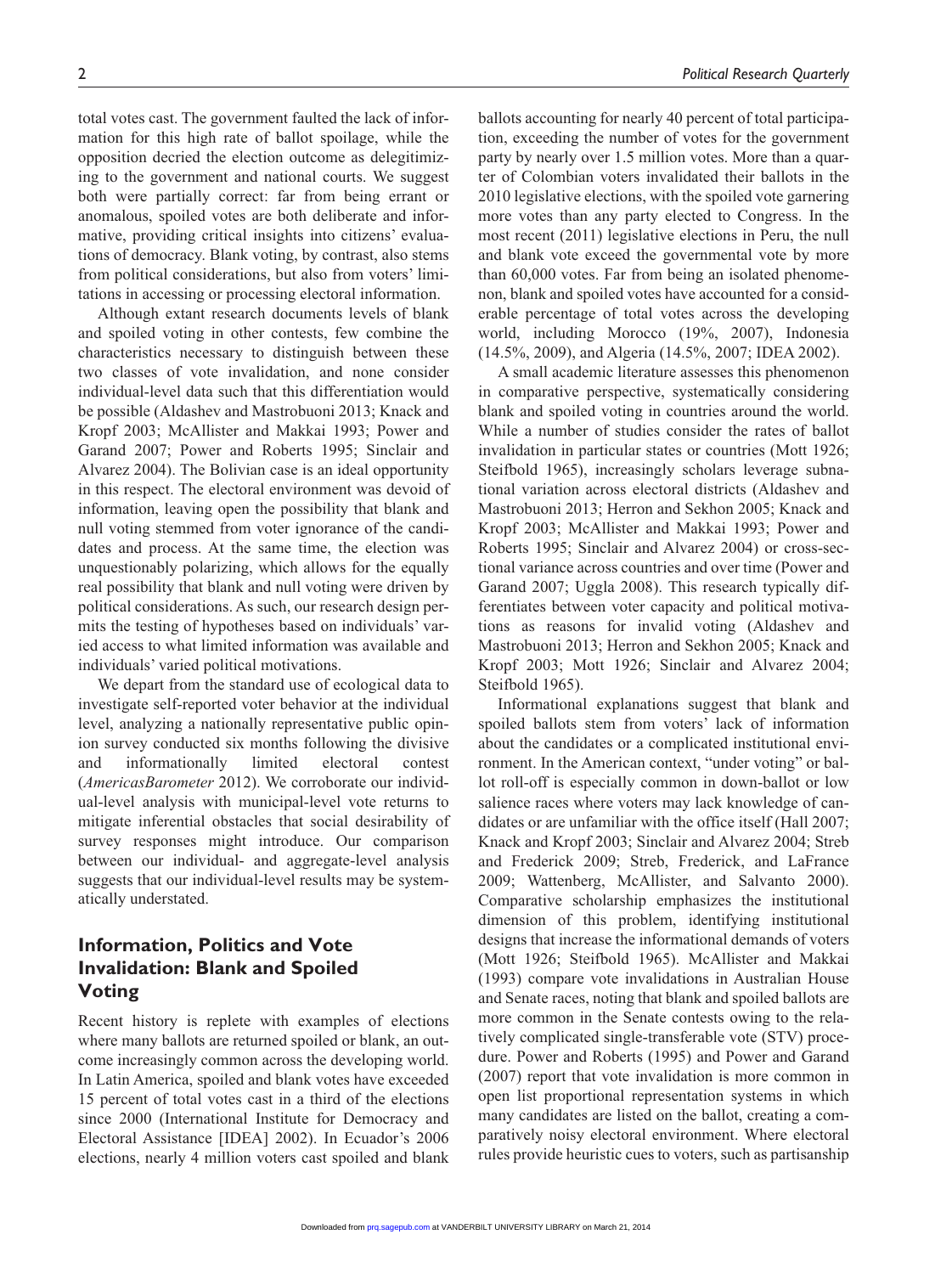or candidate pictures, voters' informational needs decrease (Abramson and Aldrich 1982; Bonneau and Hall 2009; Hall 2007). Finally, comparative work documents that voter turnout increases when races are contentious and the informational environment highly saturated (Fornos, Power, and Garand 2008; Geys 2006; Hall and Bonneau 2013).

Even in rich informational environments, information is only useful provided voters fully comprehend. Innumerable studies report that educated voters are more likely to vote on election day (e.g., Powell 1986), and literate voters better evaluate candidate quality making them less likely to inadvertently spoil their ballots by mistake (Mott 1926; Power and Garand 2007). Empirical research verifies this assumption, reporting that blank and deliberately nullified ballots are more common in districts where illiteracy is high (McAllister and Makkai 1993; Power and Garand 2007; Power and Roberts 1995), or where ballot comprehension is limited due to linguistic or ethnic diversity (Herron and Sekhon 2005; Knack and Kropf 2003; McAllister and Makkai 1993; Sinclair and Alvarez 2004). Finally, urban environments are hotbeds of political campaigning where information is comparably easier to disseminate, and the close proximity to voting stations may reduce the costs of voting (Power and Garand 2007).

A second class of explanations pertain to political motivations for casting a spoiled or blank ballot. Academic scholarship suggests that blank and spoiled voting is a signal of protest, especially in systems where voting is compulsory (McAllister and Makkai 1993; Power and Garand 2007; Power and Roberts 1995). Steifbold (1965) first rejected blank and spoiled ballots were simply a result of voter error, reporting that blank and spoiled ballots increased following the prohibition of the Communist party in West Germany suggesting the options presented on the ballot were insufficient. Similarly, Brown (2011) documents that voters in Nevada are most likely to select the option "None of the Above" presented with few options on the ballot. Finally, protest votes are a reaction to government corruption, aggression or citizen outrage to a political crisis. Blank and spoiled ballots in Brazil peaked during the military government (Power and Roberts 1995); Power and Garand (2007) find blank and invalid voting in Latin America is highly correlated with revolutionary violence and inversely related to democratic quality. These results suggest casting blank and spoiled ballots serves an instrumental purpose by signaling one's dissatisfaction with the political status quo.

Although many acknowledge the motivations for casting blank versus spoiled ballots are not necessarily the same (Power and Garand 2007; Power and Roberts 1995; Sinclair and Alvarez 2004; Steifbold 1965), few endeavor to disentangle blank and spoiled voting or the information-protest causal stories.<sup>3</sup> Whereas citizen engagement and political participation are the cornerstones of modern democracy, either inferential mistake is of real substantive import.<sup>4</sup> We take this opportunity to systematically compare the origins of self-reported blank versus spoiled voting in an electoral contest which was both informationally restricted and highly contentious, considering the 2011 judicial elections in Bolivia. Our focus on individual-level data sidesteps the usual quandaries associated with ecological inference (Herron and Sekhon 2005; King 1997; Tam Cho and Gaines 2004), while the contentious and informationally limited environment in which the elections took place make the Bolivian case an especially good test of our hypotheses regarding the origins of blank and spoiled voting, as either causal story is empirically plausible.

# **The Bolivian Judicial Elections of 2011**

Since the beginning of the twenty-first century, Bolivian democracy has undergone a rapid transformation. The elite-based, traditional parties that maintained a "pacted" democracy for most of the twentieth century have proved incapable of maintaining their political relevance, and from the ashes of a now defunct party system emerged the Movement to Socialism party (*Movimiento al Socialismo*), or MAS, under the leadership of President Evo Morales (Alpert, Centellas, and Singer 2010; Centellas 2009; Gamarra 1997). Citing a long history of exclusion from mainstream politics, the MAS has organized indigenous and working class Bolivians on the basis of common ethnic heritage, successfully capitalizing on widespread disaffect for the traditional party system.<sup>5</sup>

A central objective of the MAS political project has been the redrafting of the national constitution to "refound" Bolivia in the vision of this emergent majority. In a contentious constitutional process (Romero, Irahola, and Peñaranda 2009; Villamor 2008), a MAS-dominated constitutional assembly cited widespread distrust of the courts to justify the national courts system as a target for reforms. Advocates of direct elections claimed that judges would be selected on the virtue of their merits, as opposed to their political connections, and by "democratizing" the judiciary, public confidence in the justice system might be restored (Órgano Electoral Plurinacional [OEP] 2011). With those goals in mind, the 2009 constitution included a provision for national, nonpartisan judicial elections for each of the four national judicial institutions (Driscoll and Nelson 2013).

A noted challenge facing the constitutional reformers was ensuring that voters would be sufficiently informed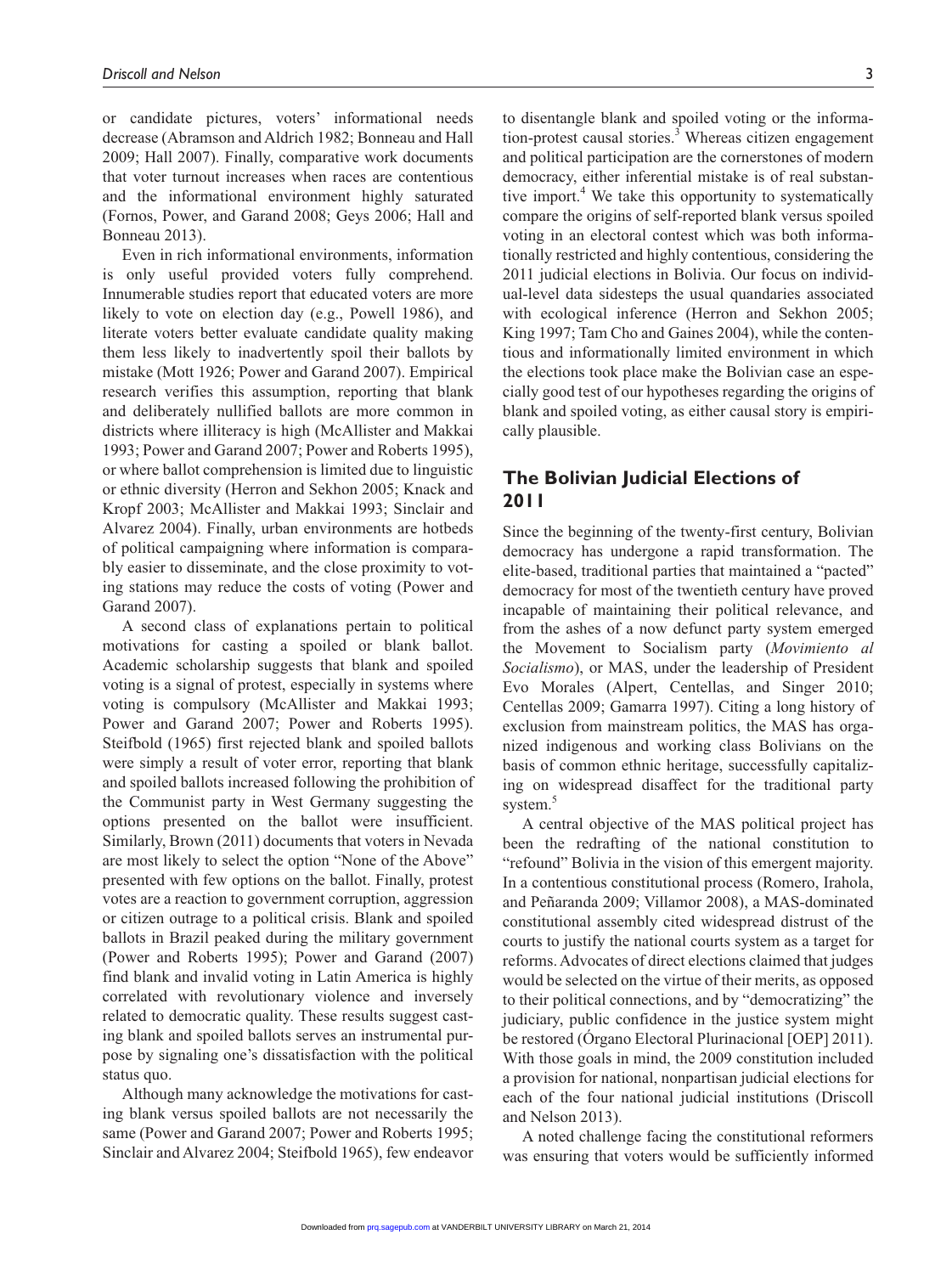

**Figure 1.** Comparison of valid, spoiled, and blank votes cast in the 2011 Bolivian judicial elections and two prior national elections.

about judicial candidates' merits while avoiding overt politicization of the electoral process. The 2009 Bolivian constitution prohibits judicial candidates from declaring any party affiliation, and all campaigning for or against any individual candidate is prohibited. The national electoral court (OEP) is responsible for all voter education, and the production or distribution of any non-state information materials was explicitly forbidden on penalty of imprisonment or fines. To enable voters to weigh judicial candidates' professional and personal merits in the inaugural contest, the OEP provided standardized voter information guides presenting the professional experience and biographical information of each candidate.

Unfortunately, this state-run media campaign fell decidedly short. In the days preceding the elections, judicial candidates protested that voters remained uninformed regarding both candidate merits and the electoral process ("Candidatos se quejan" 2011). Although the OEP claimed the diffusion of campaign materials was widespread, other reports suggested the official campaign materials failed to reach more than 30 percent of rural areas ("OEA recomienda" 2011; "TSE admite" 2011). One public opinion poll reported that 76 percent of respondents said they were uninformed regarding the candidates and voting process, results that are all the more striking given the urban concentration of survey respondents (Miranda 2011). On election day, voters remained woefully uninformed, a fact which President Morales conceded at the close of the polls ("Lamentablemente" 2011).

Meanwhile, constitutional regulations required the Plurinational Legislative Assembly to vet all candidates. Although judicial nominations had previously been fraught with contentious disagreement (c.f. Castagnola

and Peréz-Liñán 2010), the super-majoritarian control the MAS enjoyed in the legislature made the candidate selection process as fait accompli. Although the government made attempts to ensure a transparent and meritocratic evaluation of candidates, the Organization of American States characterized the pre-selection process as highly politicized. The press identified a number of candidates as MAS affiliates for their experience as party organizers, legislative aides, or legal advisors ("Diputado del MAS" 2011) and the opposition alleged that the majority of MAS legislators knew little about the candidates but simply voted for judicial nominees as instructed by party leaders, a suspicion which was later confirmed by party insiders ("Diputado del MAS" 2011; "Masistas admiten" 2011).

Largely ostracized from the candidate selection process, the political opposition put in motion a campaign to boycott the judicial elections altogether. Sidestepping the prohibition that outlawed campaigns for or against individual candidates, the opposition lobbied voters to deliberately spoil their ballots.<sup>6</sup> The opposition campaign encouraged spoiled votes over mere abstentions as the only way to ensure blank votes could not later be filled in ("Qué harán con mi voto?" 2011). An example of these instructions, which were disseminated via publicly available Google Docs and Dropbox folders, is available on our Online Appendix, available at [http://jedi.wustl.edu/](http://jedi.wustl.edu/data-bolivia-dataset.php) [data-bolivia-dataset.php](http://jedi.wustl.edu/data-bolivia-dataset.php).

What would become evident is that the politically charged environment characterized by uncertainty and limited information would have an appreciable effect on voters' participation. In Figure 1, the average valid, spoiled, and blank votes for the judicial elections are [listed in th](http://prq.sagepub.com/)e far left column, along with each of the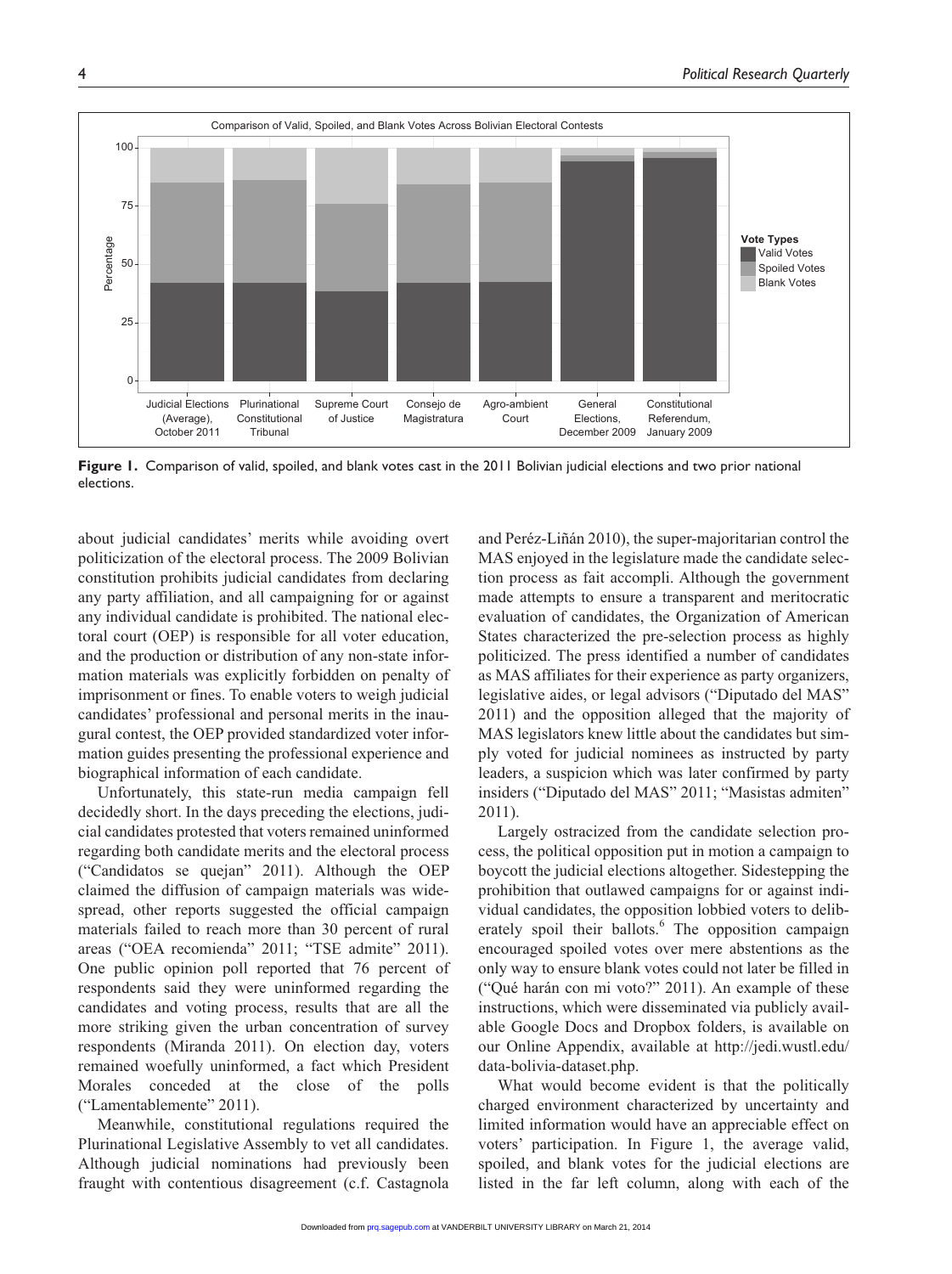individual court contests listed as well. By comparison, we include the same figures for the valid, spoiled, and blank votes for the two national electoral contests preceding the judicial elections, which are typical rates of abstention and spoiled voting in Bolivian electoral races (Aguilar and Rojas 2010). The contrasts are stark. In the two nationwide electoral contests prior to the judicial elections, the percentage of spoiled votes typically hovered close to 2.5 percent in both contests with blank ballots accounting for 1.7 percent and 3.3 percent of the vote total, respectively. Overall, nearly 60 percent of the ballots cast in the judicial elections were spoiled and blank ballots. Spoiled and blank votes combined have not exceeded 13 percent in any election since 1980, and had not exceeded 7.5 percent in the twenty years leading up to the 2011 elections (Aguilar and Rojas 2010).

The MAS later faulted the OEP and the lack of information for the widespread blank and invalidated votes. Chamber President Arce noted "The election was well organized, that is undeniable, but in the diffusion of information left much to be desired," attributing the high levels of vote invalidation on lack of adequate information ("Para el oficialismo" 2011). President Morales emphasized the novelty of the election for Bolivian democracy and legitimacy of the courts, but confessed his own difficulty at deciding among candidates, citing his inexperience with the process. Predictably, the opposition painted the elections as a resounding win. Although these claims have been the subject of much political speculation, they have not yet been evaluated in such a way that these competing interpretations might be subjected to empirical scrutiny.

# **Hypotheses**

Informational deficiencies and protest voting represent two competing explanations for citizens' decisions to cast invalid votes on election day. Although the informational environment was tightly restricted, individuals also varied substantially in their access to and ability to comprehend what little information was available. Also, the circumstances surrounding this election provide a wealth of variation in voters' motivations to vote in protest, both of which we leverage to assess these competing hypotheses. We argue that blank voting corresponds to informational theories; lacking sufficient information about the candidates or the electoral process, voters submit an unmarked ballot. Akin to pure abstentions, this action stems not from political efficacy, but rather voter ambivalence, confusion, or apathy. The spoiled vote, by contrast, is an unambiguous expression of voters' discontent, one which may spill over to undermine citizens' confidence in political institutions and democracy more generally.

Our first hypotheses pertain to *Informational Scarcity*, which we expect will relate to blank ballots. Personal characteristics of voters affect the information they have about the election and the country's judicial system. One factor that affects any citizen's ability to process the information they receive is their formal education. Individuals with little formal education may lack the ability to read and comprehend the instructions on the ballot, to understand and evaluate the information about candidates they have gathered, or to connect the information they have learned outside of the voting booth with their chosen candidate's line on the ballot.

Regardless of voters' level of education, it is indisputable that information was extremely limited in the inaugural judicial contest because candidates were prohibited from actively campaigning, and the information that was provided to the public was standardized by the government. Yet variation in citizens' access to this information provides an opportunity to assess the effects of information on voter behavior. Citizens' likelihood of exposure to this state-run informational campaign may have been affected by the periodicity of voters' access to news and the relative accessibility of key information technologies, such as access to a radio, television, or the internet. Voters who lacked access to these technologies were at a comparative disadvantage to becoming informed and thus may display higher rates of blank ballots. Finally, the OEP reported limited penetration of the state-led campaign into rural areas of the country, meaning these voters were systematically less likely to have been informed about the candidates or the process.

With the aforementioned informational considerations in mind, we hypothesize the following:

**Hypothesis 1:** Self-reported blank voting will be more common among respondents with lower levels of formal education.

**Hypothesis 2:** Self-reported blank voting will be less common among respondents who frequently follow news media.

**Hypothesis 3:** Self-reported blank voting will be less common among respondents residing in urban environments.

However, if citizens spoil their ballots for reasons of *Political Protest*, then the likelihood of spoiled voting should be highest among those voters who are unsupportive of the majority party. This displeasure may show itself in multiple ways; here, we examine several. We expect that voters who are not MAS party members or who disapprove of the president's performance will be more likely to spoil their votes. In addition, we use voters' sociodemographic characteristics as predictors of vote choice: voters from the Eastern departments are generally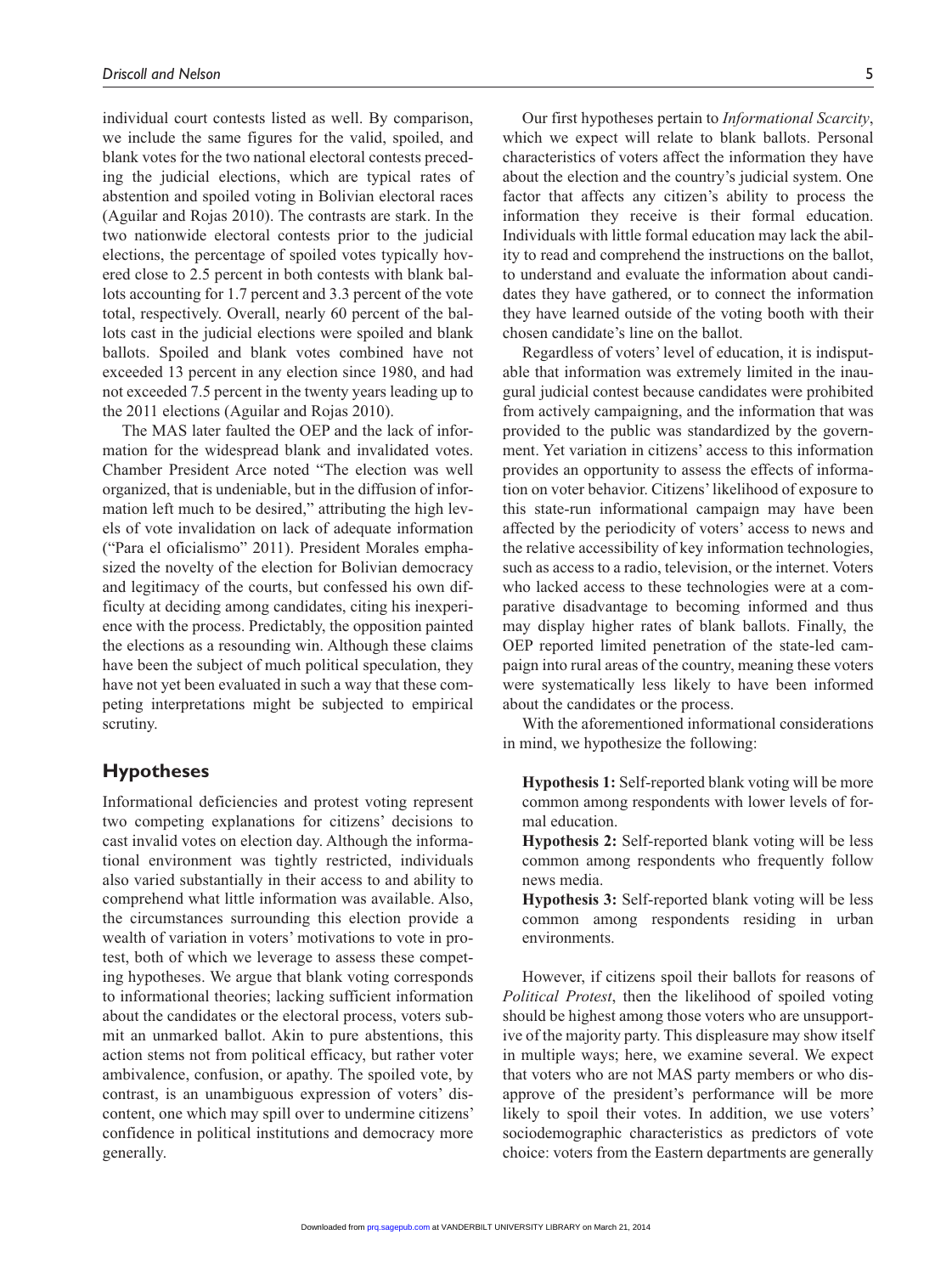| Variable              | <b>Minimum</b> | M     | Median | Maximum | SD    |
|-----------------------|----------------|-------|--------|---------|-------|
| Self-reported blank   | 0.00           | 0.14  | 0.00   | 1.00    | 0.34  |
| Self-reported null    | 0.00           | 0.27  | 0.00   | 1.00    | 0.45  |
| Education             | 0.00           | 9.83  | 11.00  | 18.00   | 4.90  |
| News frequency        | 1.00           | 3.45  | 4.00   | 4.00    | 0.78  |
| Rural                 | 0.00           | 0.64  | 1.00   | 1.00    | 0.48  |
| MAS supporter         | 0.00           | 0.11  | 0.00   | 1.00    | 0.31  |
| Presidential approval | 1.00           | 3.06  | 3.00   | 5.00    | 0.84  |
| Auto-ID Indigenous    | 0.00           | 0.69  | 1.00   | 1.00    | 0.46  |
| Media Luna            | 0.00           | 0.43  | 0.00   | 1.00    | 0.50  |
| Democratic values     | 3.00           | 9.87  | 10.00  | 15.00   | 2.07  |
| Procedural justice    | 2.00           | 5.73  | 6.00   | 11.00   | 1.92  |
| Age                   | 17.00          | 37.45 | 34.00  | 89.00   | 15.29 |
| Gender                | 0.00           | 0.50  | 1.00   | 1.00    | 0.50  |
| Cell                  | 0.00           | 0.82  | 1.00   | 1.00    | 0.39  |

**Table 1.** Table of Descriptive Statistics of Individual-Level Predictors.

MAS = Movement to Socialism party (*Movimiento al Socialismo*).

more supportive of opposition candidates, while Bolivians of indigenous descent tend to affiliate with the government party (MAS).

Consistent with the claim that vote invalidations were driven by citizens' desires to protest, we hypothesize the following:

**Hypothesis 4:** Self-reported spoiled voting will be more common among respondents who are not MAS partisans.

**Hypothesis 5:** Self-reported spoiled voting will be more common among respondents who do not support President Morales.

**Hypothesis 6:** Self-reported spoiled voting will be more common among respondents who reside in Eastern opposition enclaves (the Media Luna).

**Hypothesis 7:** Self-reported spoiled voting will be less common among respondents who auto-identify as indigenous.

Notably, these two hypotheses are not necessarily mutually exclusive. For example, Bolivian sociologist Lorenzo (2011) hypothesizes that upper middle class citizens, especially those in urban areas with access to information about the purported deficiencies of the process, favored the spoiled vote. He reasons that they may be untrusting of the process or simply unwilling to cast their ballots for candidates who are, in effect, mostly unknown to the population. In this sense, access to an abundance of information about the electoral process may lead voters to cast a protest vote. Thus, we assess all of our hypotheses simultaneously to account for the need to control for one explanation when estimating the effect of the other.

# **Outcome and Explanatory Variables**

We test our hypotheses using two data sources: individual-level data taken from a nationally representative public opinion survey conducted six months after the judicial elections and municipal-level election returns.<sup>7</sup> Unlike analyses of voter participation which rely exclusively on aggregate data and must address the limitations of ecological inference, our use of individual-level data provides an inferential opportunity (Herron and Sekhon 2005; King 1997; Tam Cho and Gaines 2004).

Included in the 2012 AmericasBarometer surveys was a battery of questions regarding respondents' selfreported participation in the recent judicial elections, directly asking whether they participated in the judicial elections, and if the respondent answered in the affirmative, whether they voted for a candidate, cast a blank or spoiled ballot.<sup>8</sup> We use the latter portion of this question to create a trichotomous variable, *Self-reported Vote Choice*, which we regress on a variety of covariates that correspond to both our informational and protest vote hypotheses. Because the dependent variable is trichotomous and unordered, we employ a multinomial regression with the baseline category corresponding to the likelihood of a respondent reporting that she cast a valid vote for a candidate.<sup>9</sup> Please note a summary of all descriptive statistics are shown in Table 1, with aggregate-level descriptive statistics (and cross-district covariance is presented in our Online Appendix).

Also from the LAPOP AmericasBarometer surveys, we collected demographic and political information regarding respondents' lifestyle, education, attitudes, and political predilections. Our first set of covariates characterize conditions of *Informational Scarcity* that may have lead voters to cast a blank or spoiled ballot. First, we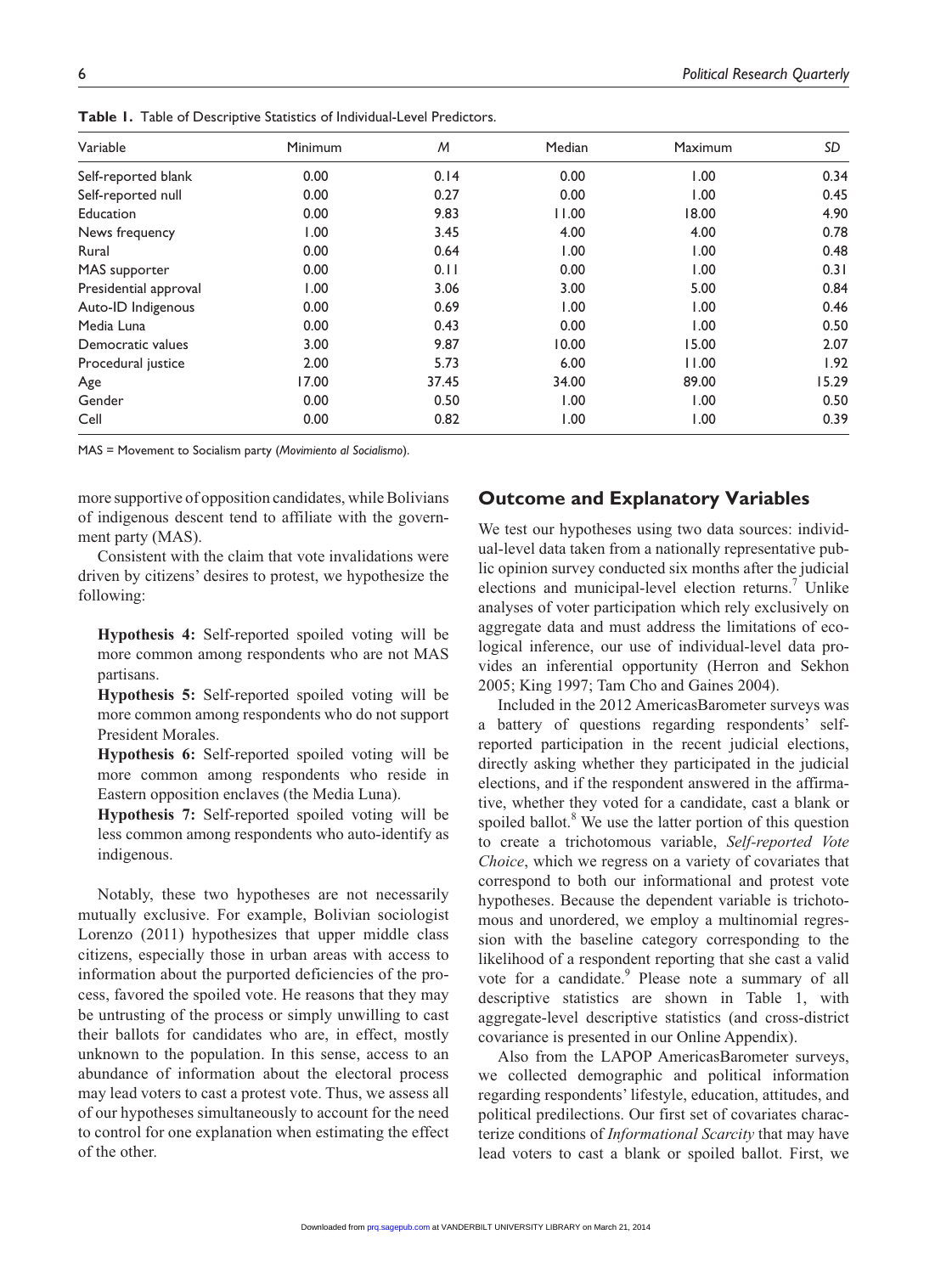include the respondent's level of *Education*, which we nominalize to account for any potential nonlinear effects. Specifically, we include indicators for whether an individual has a high school diploma (and no further education) and one to indicate whether the respondent has at least some postsecondary education. The baseline category includes those respondents with less than a high school diploma. Education and voter sophistication is widely known to increase the likelihood of turning out on election day (Blais 2006; Geys 2006), and aggregate research documents that district illiteracy correlates with higher percentages of blank and spoiled ballots (McAllister and Makkai 1993; Power and Garand 2007; Uggla 2008). Next, we create a measure of *News Consumption*, in which respondents describe the frequency with which they obtain news from any news source—never, rarely, weekly, or daily. Finally, the OEP acknowledged that the nationally run information campaign was unable to penetrate the most isolated areas ("TSE admite" 2011). As such, we expect that voters residing in *Rural* areas will be more likely to cast a blank ballot due to lack of information about the candidates and the electoral process.

To evaluate the hypotheses pertaining to motivations to express and subsequently report a protest vote, we first include a measure of *Presidential Approval*. Respondents were asked to rate the current (Morales) administration on a scale from one to five, with lower values being more positive, a scale which we invert for the ease of interpretation. Second, the 2012 surveys asked respondents about their party affiliations, and so we create a dichotomous indicator for all MAS supporters. Third, Bolivian politics scholars note that deeply held cleavages, caused in part by the distribution of indigenous and non-indigenous voters into the Western and Eastern parts of the country divide the country (Alpert, Centellas, and Singer 2010; Centellas 2009; Gamarra 1997).<sup>10</sup> Also, we consider the effect of *Indigenous* identity on voters' reported blank and spoiled voting. In other contexts, *Indigenous* and ethnic minority voters have been shown to cast spoiled and blank votes at higher rates than other voters, due to linguistic obstacles or alienation from the political system (McAllister and Makkai 1993; Sinclair and Alvarez 2004). At the same time, indigenous voters are a known base of electoral support for the MAS, to whom President Morales directly appealed in advance of the election. As such, we included dummy variables for both of these predictors based on respondents' self-identification as indigenous (as opposed to mestizo, white or black), and based on respondents' department.

In addition, we control for several alternative explanations, our Online Appendix details the distribution and covariance of these variables. We measure respondents' attitudes toward democracy by combining respondents' affect for democracy generally and Bolivian democracy specifically. Finally, our measure of *Procedural Justice* combines respondents attitudes toward their assessment of the fairness judicial institutions. Finally, we control for a number of respondent-level demographic characteristics, namely their *Age* and *Gender*, and a measure of their wealth based on *Cell Phone* ownership.

#### **Results**

Table 2 presents the results of our multinomial logistic regressions to assess the likelihood of a self-reported blank or spoiled ballot opposed to a self-reported valid vote for a candidate.11 Beginning with our *Informational Scarcity* hypotheses, the model provides no evidence that respondents' self-reported blank voting behavior is driven by the voter's comprehension of available information. However, the model provides some suggestive evidence that a respondent's level of education affected the likelihood that she reported spoiling her ballot in the 2011 elections. Indeed, individuals with at least some college education were 11 percent more likely to report spoiling their ballot in the elections than were individuals who have not attained a high school diploma.

In addition, we find strong support for our hypotheses that connect self-reported spoiled voting and political protest. MAS supporters and respondents who were supportive of President Morales were systematically less likely to have self-reported casting of either blank or spoiled votes; both of these variables are in the expected negative direction and are statistically differentiable from zero. For both MAS supporters and presidential approval, the spoiled vote coefficients are double the size of the blank vote coefficient.

We graphically represent the interplay of these two variables in Figure 2. Across all levels of presidential approval, non-MAS affiliates were 34 percent more likely to have reported casting a spoiled vote than their MASaffiliated counterparts, though this likelihood decreased with presidential approval among MAS and non-MAS partisans alike. However, the combined effect of partisanship and presidential approval reveals a different effect on blank voting. Among MAS supporters, low presidential approval is associated with about a 21 percent predicted probability of self-reported blank voting, though this predicted probability decreases to about 14 percent as presidential approval reaches its maximum. MAS partisans who express at least a moderate level of presidential support are more likely to self-report having voted in blank as opposed to admitting to have spoiled their ballot. This is, perhaps, a desire to avoid being categorized as a vote of protest.

This is not so for members of the opposition. Across all levels of presidential approval, non-MAS respondents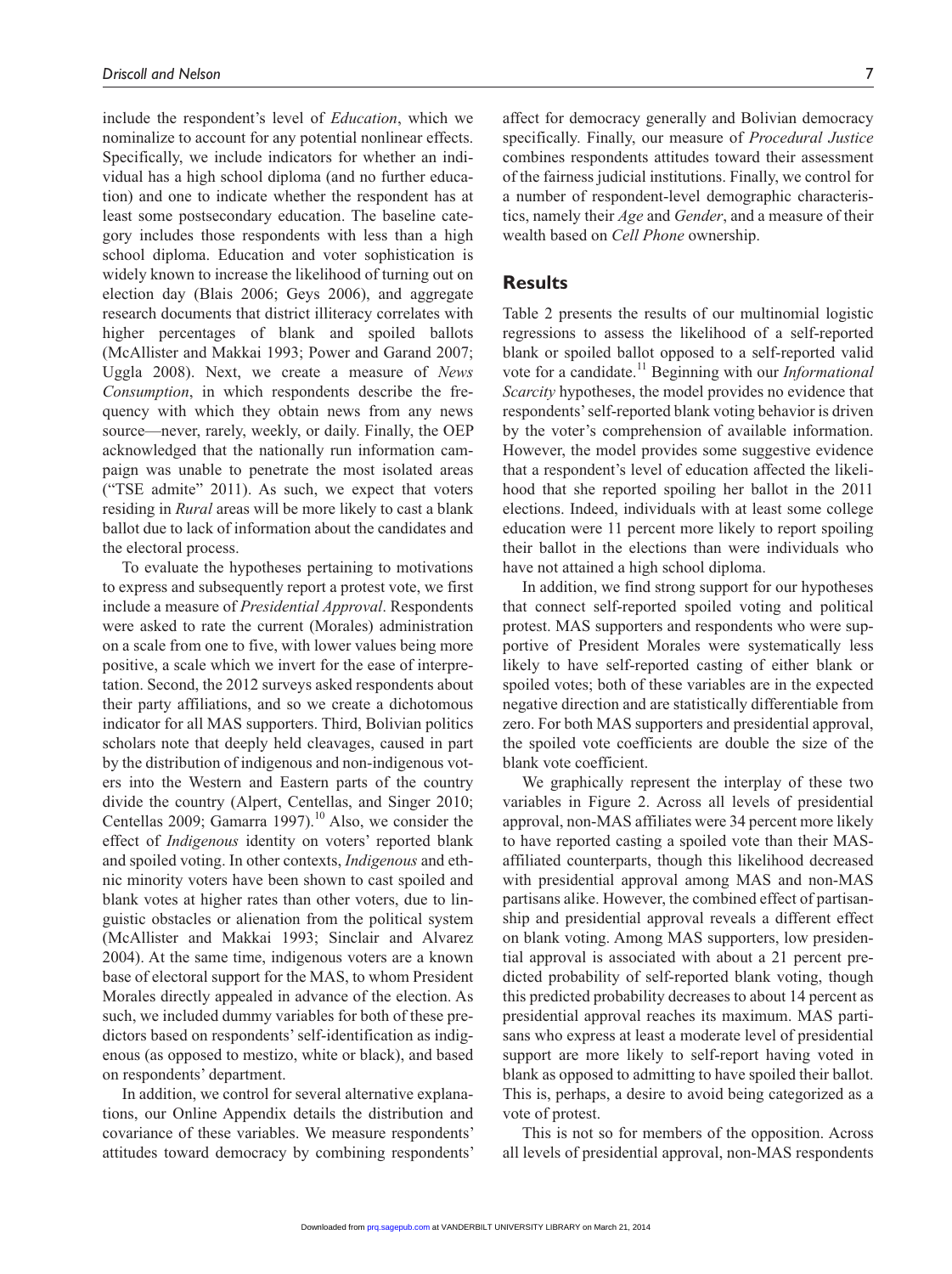|                                   | <b>Blank vote</b> | Spoiled vote    |
|-----------------------------------|-------------------|-----------------|
|                                   |                   |                 |
| Informational scarcity hypotheses |                   |                 |
| High school graduate              | 0.40(0.22)        | $0.46*(0.19)$   |
| At least some college             | 0.02(0.22)        | $0.46*(0.17)$   |
| News consumption                  | $-0.15(0.11)$     | 0.08(0.10)      |
| Rural                             | $-0.10(0.19)$     | 0.07(0.16)      |
| Protest vote hypotheses           |                   |                 |
| MAS supporter                     | $-0.96*(0.32)$    | $-1.95*(0.33)$  |
| Morales approval                  | $-0.29*(0.11)$    | $-0.65*(0.10)$  |
| Controls                          |                   |                 |
| Auto-ID Indigenous                | $-0.09(0.21)$     | $-0.27(0.17)$   |
| Media Luna                        | $-0.03(0.20)$     | $-0.13(0.17)$   |
| Democratic values                 | $-0.10*(0.04)$    | $-0.18*(0.04)$  |
| Procedural justice                | 0.01(0.04)        | 0.04(0.04)      |
| Age                               | $-0.01(0.01)$     | $-0.01*$ (0.00) |
| Cell phone                        | $-0.22(0.24)$     | $-0.24(0.20)$   |
| Gender                            | 0.12(0.17)        | 0.24(0.14)      |
| Intercept                         | $2.07*$ (0.80)    | $3.74*(0.68)$   |
| N                                 | 1,831             |                 |
| F statistic                       | F(26, 1797)       | $8.09*$         |
| Log pseudolikelihood              | $-1706.53$        |                 |

**Table 2.** Multinomial Logistic Regression of Vote Choice in the 2011 Bolivian Judicial Elections.

The baseline category in the model is a valid vote cast in favor of a judicial candidate. MAS = Movement to Socialism party (*Movimiento al Socialismo*).

 $*_{p}$  < .05.



**Figure 2.** Probability of vote type in the 2011 Bolivian judicial elections.

All other covariates are held at the mean (for interval-level) or modal (for dichotomous) values. MAS = Movement to Socialism party (*Movimiento al Socialismo*).

reported spoiling their ballots at a rate which exceeded self-reported blank voting, though as support for President Morales increases among these respondents so does the likelihood these respondents would report blank voting, as opposed to spoiled. Again, not wanting their vote to be counted as one of protest, these voters may have reported casting blank ballots either due to lack of information or for reasons of actual ambivalence in decision-making.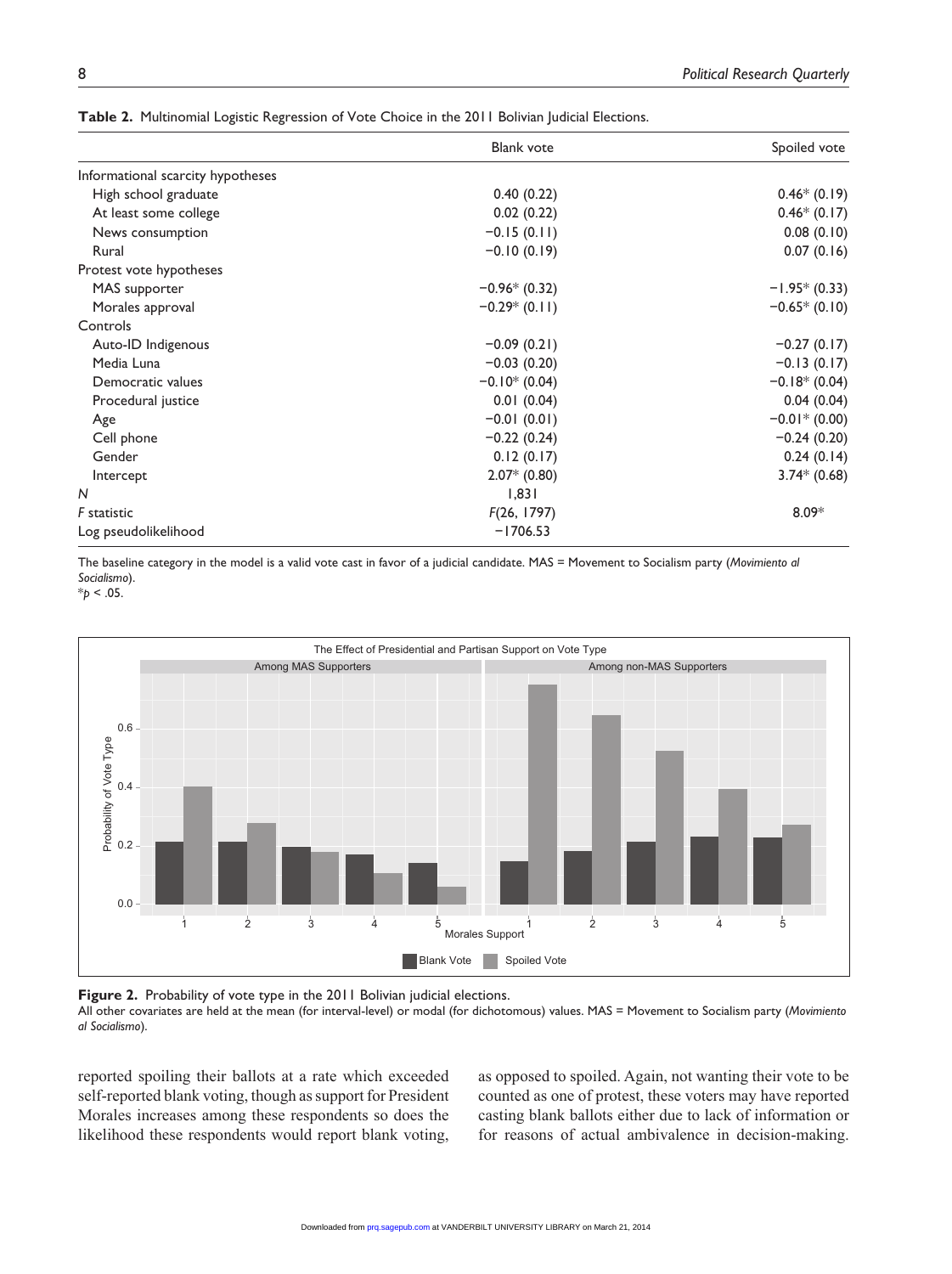|                                                     | b (Blank vote) | <b>b</b> (Spoiled vote) | $p$ (Valid vote) |
|-----------------------------------------------------|----------------|-------------------------|------------------|
| Baseline probability                                | .22            | .52                     | .26              |
| Not MAS supporter; low Morales support              | . 15           | .75                     | .10              |
| <b>MAS and Morales supporter</b>                    | . 15           | .06                     | .79              |
| Less than high school; low MAS and Morales support  | . I 5          | .70                     | . I 5            |
| At least some college; low MAS and Morales support  | ا ا.           | .79                     | .10              |
| Less than high school; high MAS and Morales support | .10            | .04                     | .86              |
| At least some college; high MAS and Morales support | ١٥.            | .06                     | .84              |

**Table 3.** The Interplay of Partisan and Informational Forces in the Bolivian Judicial Elections.

All other covariates are held at the mean (for interval-level) or modal (for dichotomous) values. MAS = Movement to Socialism party (*Movimiento al Socialismo*).

Nevertheless, these results clearly demonstrate the disparate origins of blank and spoiled votes and how both are conditioned by political considerations.

Table 3 gives additional insight into the impact of political covariates, as well as the impact of information in light of those differences.<sup>12</sup> We compare the predicted probability of self-reported blank, spoiled, and valid voting for individuals who were most likely and least likely to cast a protest vote based on their partisan affiliation and support of President Morales. Abundantly clear is the dramatic shift from one extreme to the other: non-MAS affiliates who did not support the president had a 75 percent predicted probability of a self-reported spoiled ballot, while MAS and Morales supporters had roughly equivalent, though slightly higher, predicted probabilities of a self-reported valid vote. These same differences hold with increased access to information: for the most part, information drives voters with certain political predilections from self-reported ballot spoilage to self-reported valid voting, or vice versa. These differences underscore the importance of differentiating between blank and spoiled votes, as spoiled voting in this election appears to be an intentional and instrumental expression of one's dissatisfaction with the options listed on the ballot.

However, blank voting is strikingly stable across all combinations of political preferences. Behind the dramatic shifts between spoiled and valid votes, a relatively constant percentage of respondents confessed to having voted in blank, irrespective of political motivations. In light of the unique informational circumstances in which this election took place, we take this as preliminary evidence that the restricted informational environment was more influential than our analysis reveals. This percentage is remarkably high by Bolivian standards, where blank voting has never exceeded 7.5 percent since the 1979 transition to democracy, and has not exceeded 5 percent of the vote in the past twenty years (Aguilar and Rojas 2010). It is also remarkably stable across different covariate profiles, given the vast governmental resources invested in citizen education in advance of the election.

# **Corroborating Evidence from Aggregate Data**

As noted above, our results regarding voter behavior drawn from individual-level survey data may be questionable due to social desirability bias, in which respondents may be reluctant to disclose behaviors for fear of public ridicule or punishment (Burden 2000; Katosh and Traugott 1986; Silver, Anderson, and Abramson 1986). Beyond the reluctance to reveal one's true and possibly socially controversial behavior, the survey adds an additional obstacle to measurement, as it required voters to remember their action on an election day that occurred nearly six months prior. In our Online Appendix, we evaluate the correspondence between the survey's individual data with municipal-level vote returns to assess the substantive meaning behind the discrepancies. $13$  Here, we corroborate the findings of the previous section with revealed aggregate behavior using the municipal-level vote shares of blank and null votes in the judicial elections as reported by the OEP.<sup>14</sup>

As a final validity check, we compare the municipallevel vote shares of blank and null votes in the judicial elections controlling for the blank and null votes cast in the most recent electoral contest for which municipal data are readily available. Our aggregate outcomes of interest are the percentage of spoiled and blank votes cast by Bolivians as a percentage of total votes cast in the race for the Constitutional Tribunal in  $2011$ <sup>15</sup>. The data on the judicial elections are an original collection of vote returns collected by the authors from the OEP's website shortly following the judicial elections, and is disaggregated to the level of the municipality. We multiplied this proportion by 100 to create a percentage. This generated interval variables ranging from 0.42 to 64.7 (spoiled votes) and 4.6 to 56.4 (blank votes) with a theoretical minimum of 0 and a maximum of 100. These data are roughly continuous with a median of 18.5 and a mean of 19 for blank votes, and a median and mean of 24.1 and 28.4 for spoiled votes, respectively. Next, we collected municipal-level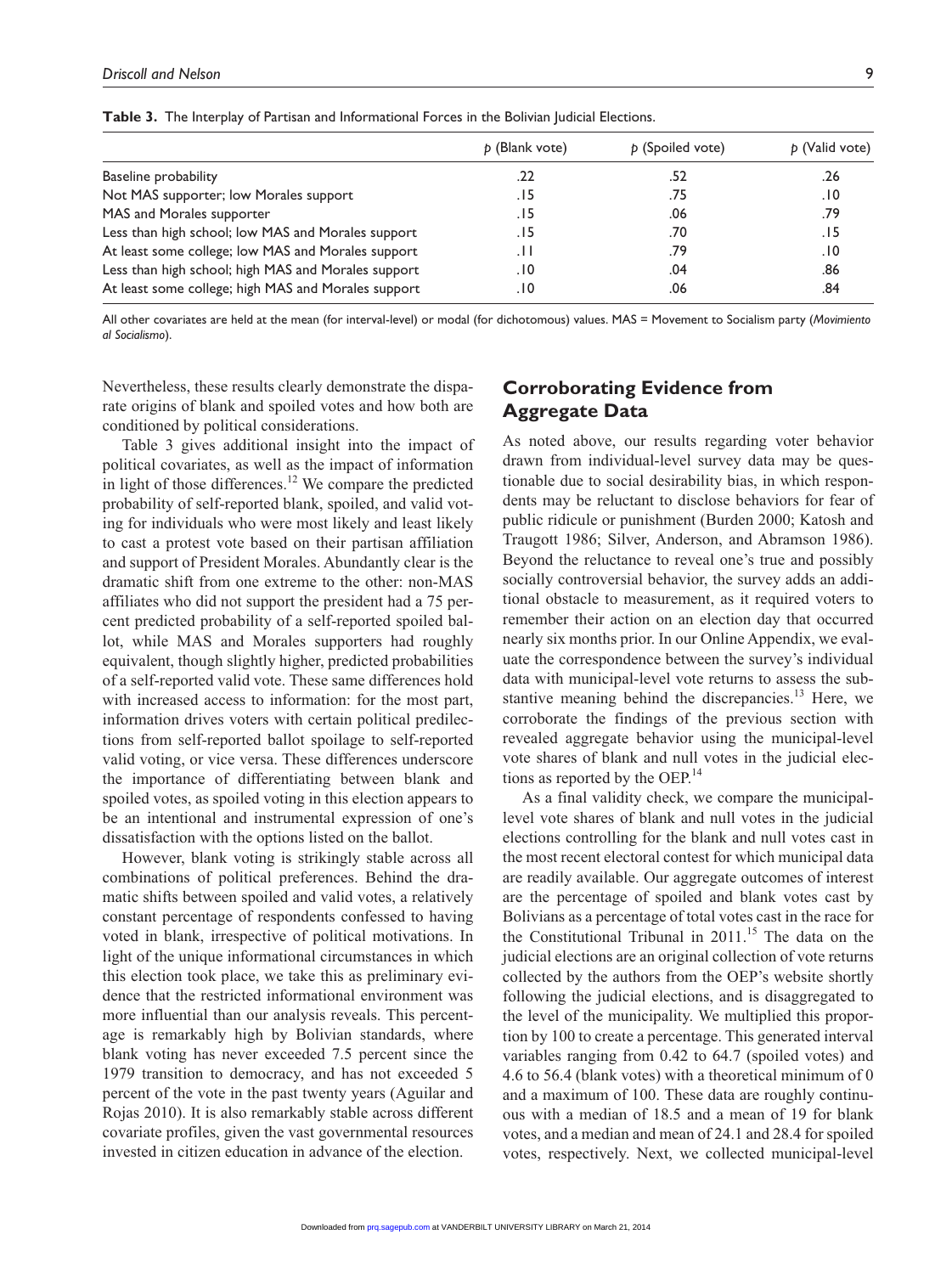|                                           | Dependent variable |                 |  |
|-------------------------------------------|--------------------|-----------------|--|
|                                           | <b>Blank votes</b> | Null votes      |  |
| Municipal illiteracy                      | $0.10*(0.04)$      | $-0.32*(0.06)$  |  |
| Urban (% with running water)              | $-0.10*(0.02)$     | $0.10*(0.03)$   |  |
| Access to information (% with radio)      | $0.13*(0.03)$      | $-0.11*$ (0.05) |  |
| Government party vote share, 2010 mayoral | $-0.07*$ (0.02)    | $-0.05*$ (0.03) |  |
| Media Luna                                | $4.09*$ (1.43)     | $15.88*(2.26)$  |  |
| % Auto-ID Indigenous                      | $-0.04*$ (0.02)    | $0.06*$ (0.03)  |  |
| % Blank vote share, 2010 mayoral          | $0.39* (0.09)$     |                 |  |
| % Spoiled vote share, 2010 mayoral        |                    | $-0.31(0.21)$   |  |
| Employment rate                           | $-0.21*(0.05)$     | $-0.38*(0.07)$  |  |
| Intercept                                 | $25.36*(3.86)$     | $48.16*(6.19)$  |  |
| Observations                              | 335                | 335             |  |
| $R^2$                                     | .41                | .47             |  |
| Adjusted $R^2$                            | .40                | .46             |  |
| Residual SE $(df = 326)$                  | 264.00             | 417.74          |  |
| <i>F</i> statistic ( $df = 8$ ; 326)      | 28.54*             | $36.33*$        |  |

**Table 4.** Linear Regression Results for the Distribution of Spoiled and Blank Ballots in the 2011 Constitutional Tribunal Election.

Results are weighed by the size of the municipality. \**p* < .05.

election returns from the 2010 municipal elections taken from the Electoral Atlas of Bolivian Elections, 1979– 2010 (Aguilar and Rojas 2010).

Our explanatory variables are municipal-level measures of ethnic and linguistic concentration, illiteracy rates, and household survey information on rural location and household technologies from the Bolivian census of 2001.16 We use municipal *Illiteracy Rates* to measure municipal education levels, a measure of the municipality's location in an *Urban* environment, and the percentage of homes with *Radio Access* to assess residents' relative access to information.<sup>17</sup> Turning to our protest vote hypotheses, we measure the percentage of the municipality that voted for the MAS candidate in the most recent (2010) mayoral elections (Aguilar and Rojas 2010), which we characterize a *Government Stronghold*. As with the individual analyses, we evaluate a municipality's location in the *Media Luna*, accounting for 101 of the 340 municipalities which tend to be opposition strongholds. To account for the impact of indigenous identification on the rates of vote invalidation, we include a measure for the *% Auto-ID Indigenous* of the municipality. Finally, to control for the possibility that districts may differ in their baseline level of spoiling ballots, we also include the percentage of ballots that were cast as either blank or spoiled in the 2010 mayoral elections, as well as for the municipal unemployment rate. Summary statistics of all the aggregate-level explanatory variables, as well as their covariance, are presented in the Online Appendix.

Because our outcome variable is continuous, we estimate linear regressions via ordinary least squares, which we adopt for convenience and ease of interpretation.<sup>18</sup> Our results of the Constitutional Tribunal vote shares are also robust to estimation via Poisson rate generalized linear models (GLMs), reported in our Online Appendix. Because these data are at the aggregate level and the municipalities vary in their size, we weigh the data by the size of the municipality. The results of these regressions are reported in Table 4.

Our aggregate analyses support our findings described in the individual-level analysis and illustrate a noted limitation thereof. In these models, we find that municipalities with higher concentrations of illiterate voters reported much higher rates of blank voting. Yet the substantive effect is mild; an inter-quartile increase in the percentage of illiterate residents in a municipality is associated with about a 2 percent increase in the percentage of blank votes cast and a 5 percent decrease in the spoiled vote share in the district. Although we found no effect of *Urban* in the individual-level data, this variable has a differential impact on blank and spoiled voting: urban areas reported a lower concentration of blank votes and an higher concentration of deliberately nullified ballots.

The coefficients for the *Government Stronghold* and *Media Luna* variables are in the hypothesized direction and are statistically different from zero in both models. To illustrate the substantive magnitude of these effects, Figure 3 plots the predicted percentage of blank ballots by *Government Stronghold* and *Media Luna* in the lefthand panel and the predicted percentage of spoiled ballots by *Government Stronghold* and *Media Luna* in the right-hand panel. As discussed above, both coefficients [are negativ](http://prq.sagepub.com/)e indicating an inverse relationship between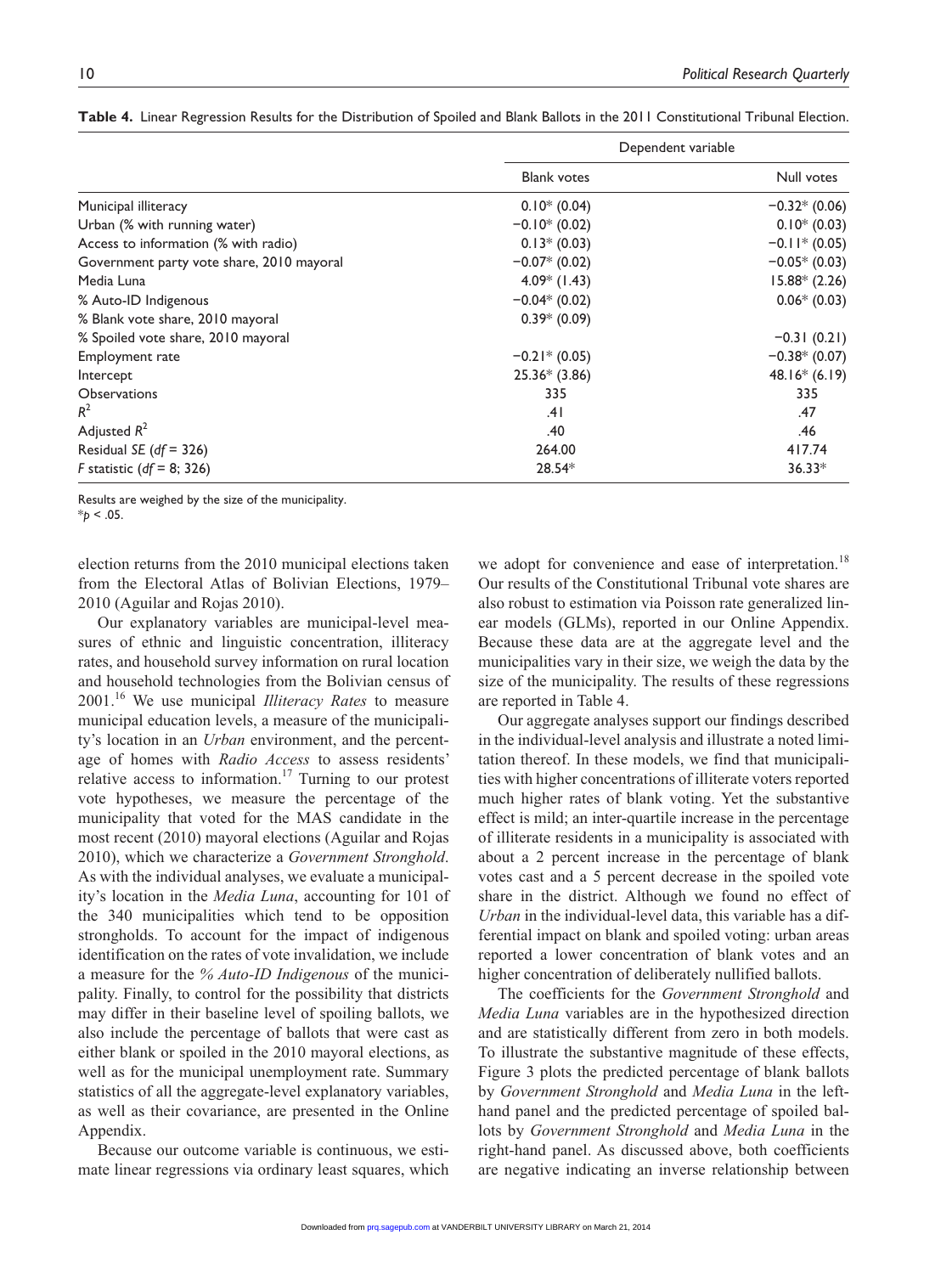

**Figure 3.** Predicted percentages of blank and spoiled ballots by residence in Media Luna and support for the MAS party. These predictions come from the model of vote invalidation for the 2011 Constitutional Tribunal elections in Table 4. MAS = Movement to Socialism party (*Movimiento al Socialismo*).

these characteristics and the percentage of spoiled ballots. Also, the gap in spoiled ballots between those municipalities in the *Media Luna* and the Andean departments is particularly large with respect to spoiled voting. Districts in the Media Luna, all else equal, are predicted to have a 16 percent increase in the percentage of spoiled votes and between a 4 percent increase in the percentage of blank votes. This finding is all the more striking given the lack of significance at the individual-level data. This further suggests that our individual-level results are conservative estimates of true voter behavior.

Turning to the effects of *% Auto-ID Indigenous*, we find that, where indigenous populations are concentrated, reported levels of blank votes declined, suggesting that indigenous voters—who tend to favor the government party—opted to cast votes for candidates in the judicial elections. As with the effect of the *Media Luna*, this is a finding that was not discernible in the individual-level analysis. The differences may occur for a number of reasons: measurement error in the survey's outcome variable caused by voters' unwillingness to be candid to their interviewer about their vote choice in the election or the inability to control for covariates, such as contemporary individual-level evaluations of President Morales and individual-level values and attitudes. Still, the overriding message from the two analyses is clear: while informational concerns may have played a role, spoiled votes were driven primarily by political concerns.

# **Discussion**

The informational restrictions and the highly politicized electoral environment of the 2011 Bolivian judicial elections provide an ideal opportunity to test theories of protest vote behavior. Although blank and null voting are commonly construed as interchangeable and generally anomalous, the circumstances surrounding the Bolivian elections allowed for either of these possible causal mechanisms to be plausibly supported and empirically differentiated. We found that while both blank and null voting stem from political considerations, deliberately nullified ballots appear to be instrumental voting decisions made by politically sophisticated voters.

Beyond these results is a much richer story of one nation's pangs of democratization. The motivation to reform the national judiciary stemmed from a real and widespread concern for the state of the Bolivian judiciary; the direct election of judges promised to restore public confidence in their national judicial institutions, in light of the "electoral connection" between the emergent political majority and the judges elected to office. In this respect, this reform was successful: confidence in the Supreme Court increased among MAS and Morales supporters following the election, or those voters we have shown here to have cast their votes for judicial candidates. Yet this newly won confidence was not without cost. Far from an errant aberration, the opposition overwhelmingly chose to spoil their ballots as a signal of discontent with the electoral process and the government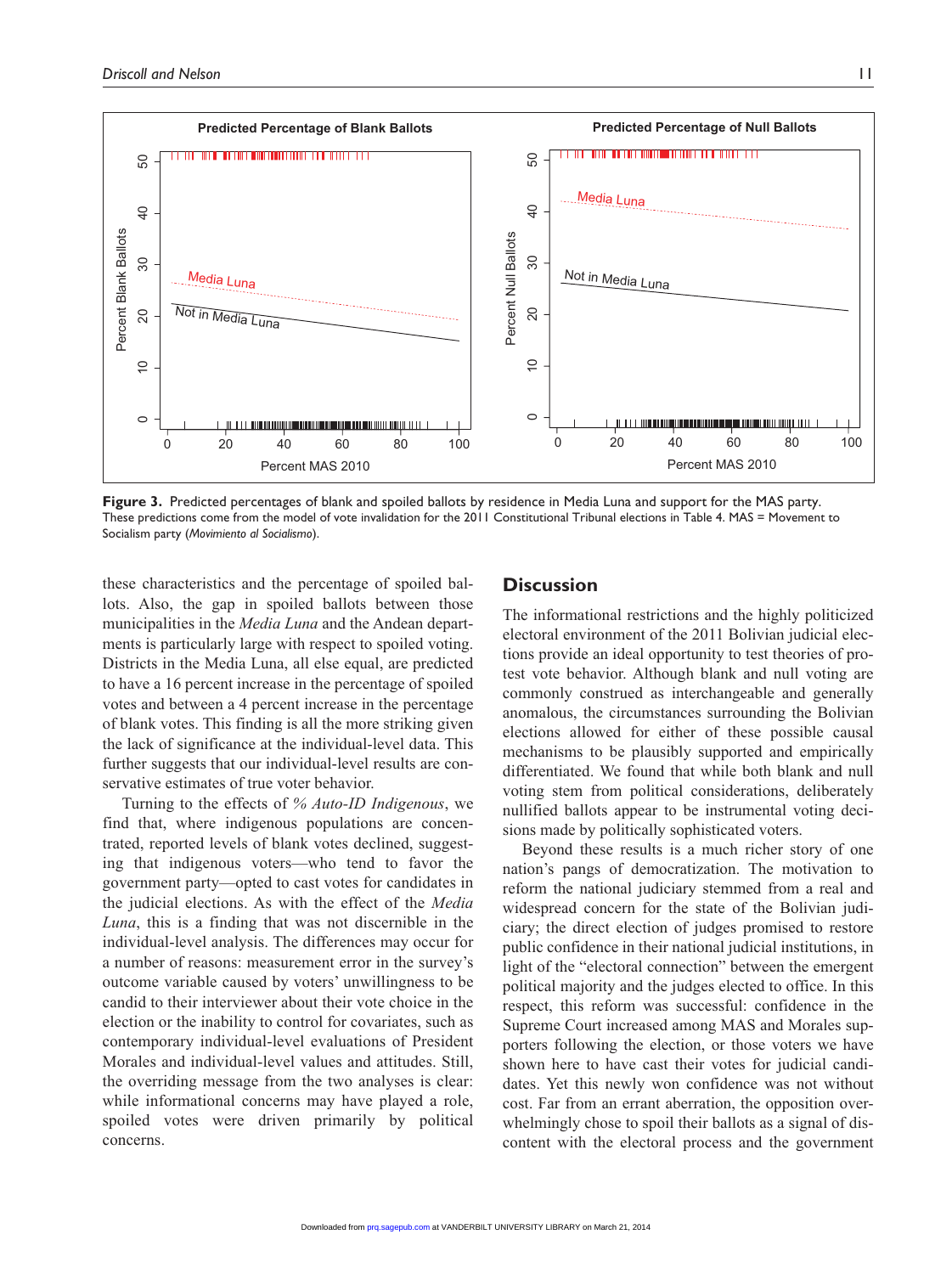more generally. Confidence in the Bolivian judiciary has declined overall ("Cae la confianza*"* 2012), reflecting a mistrust of Bolivian institutions and democracy more generally. Although it is too soon to forecast the longterm consequences after only one election, we cannot conclude that judicial elections served as a panacea that advocates of judicial elections would have hoped. More ominously, the distrust manifested among voters who spoiled their ballots appears may have also permeated those citizens' visions of the democratic process.

On the contrary, we show that these votes are intentional demonstrations of citizen dissatisfaction, signaling to elite voters' disapproval of the electoral process. In light of the widespread and increasing use of null and spoiled votes in democracies across the developing world, we would caution elected officials against writing off these votes as anomalous, or risk losing the confidence of the citizens that brought them to power. Leaders are often quick to dismiss these votes, shifting the blame to poorly educated voters, misinformed publics, or widespread voter apathy. Our analysis suggests that by doing so, those leaders risk misinterpreting what may be a latent, possibly suppressed, dissatisfaction with the status quo. If blank and null voting is, as these results suggest, driven—at least in part—by voter satisfaction with the majority party, then the distribution of these votes actually serve as very informative signals to the ruling regime about where dissatisfaction with government is rampant and where they should coordinate their voter outreach efforts. In other words, though they do little to affect which candidate will take office, blank and null votes are still important electoral outcomes that provide politicians with key insight about voter satisfaction with party performance.

Further research is needed to substantiate these claims and to better understand the long-term consequences of deliberate vote invalidation. At a minimum, electoral authorities ought not conflate these two classes of deliberate voting, and academic researchers may do well to differentiate these two classes of voting in future empirical research. Whereas the civic act of voting is the cornerstone of democratic participation, it is important to fully understand the varied signals that different acts of voting can send. Doing so is imperative for understanding public contestation through vote participation, civil unrest, and democratization.

# **Authors' Note**

All data and code for replication purposes are available at jedi. wustl.edu.

#### **Acknowledgments**

The authors would like to thank the Latin American Public Opinion Project (LAPOP) and its major supporters (the United

States Agency for International Development, the United Nations Development Program, the Inter-American Development Bank, and Vanderbilt University) for making the data available

#### **Declaration of Conflicting Interests**

The author(s) declared no potential conflicts of interest with respect to the research, authorship, and/or publication of this article.

#### **Funding**

The author(s) received no financial support for the research, authorship, and/or publication of this article.

#### **Notes**

- 1. Spoiled votes can come about for a number of reasons: voters may "over vote" by expressing more preferences for a candidate than electoral rules would allow, or they may deliberately deface their ballot to signal their rejection of the ballot itself (Aldashev and Mastrobuoni 2013). Blank voting, or "under voting," occurs when a voter submits their ballot but fails to state a preference for a candidate (Sinclair and Alvarez 2004). In the Bolivian case, both spoiled and blank ballots are considered valid forms of democratic participation, meaning voters will avoid the penalties associated with full abstentions.
- 2. On October 16, 2011, Bolivian citizens elected jurists to the Plurinational Constitutional Tribunal (Tribunal Plurinacional Constitucional), the Bolivian Supreme Court (Corte Nacional de Justicia), the Plurinational Agroambient Court (Tribunal Ambiental), and the national judicial administrative body, the Bolivian Council of Justice (Consejo de Magistratura; Driscoll and Nelson 2012). Although most subnational judges in the United States are elected, the direct election of judges is comparatively uncommon (Shugerman 2010).
- 3. In some contexts, blank and spoiled votes are simply not reported separately, making their differentiation intractable. In many cases, spoiled and blank ballots constitute a small percentage of the total votes cast, constituting a substantively small piece of the electoral puzzle scholars seek to understand.
- 4. The inferential obstacles are exacerbated by the fact that for reasons of voter anonymity, most analyses of blank and spoiled voting are confined to aggregate-level analysis.
- 5. The Movement to Socialism party (*Movimiento al Socialismo*; MAS) has consolidated their presence on the national political scene through repeated and sweeping victories at the ballot boxes (Alpert, Centellas, and Singer 2010; Singer 2007). Most recently in 2009, with 95 percent turnout, 63.9 percent of voters re-elected President Morales to his second term in office with his MAS copartisans winning two-thirds of the seats of the bicameral Plurinational Legislative Assembly (Alpert, Centellas, and Singer 2010).
- 6. The president of the Órgano Electoral Plurinacional (OEP) initially threatened penal action against one of the main [opposit](http://prq.sagepub.com/)ion parties, Movimiento sin Miedo (Movement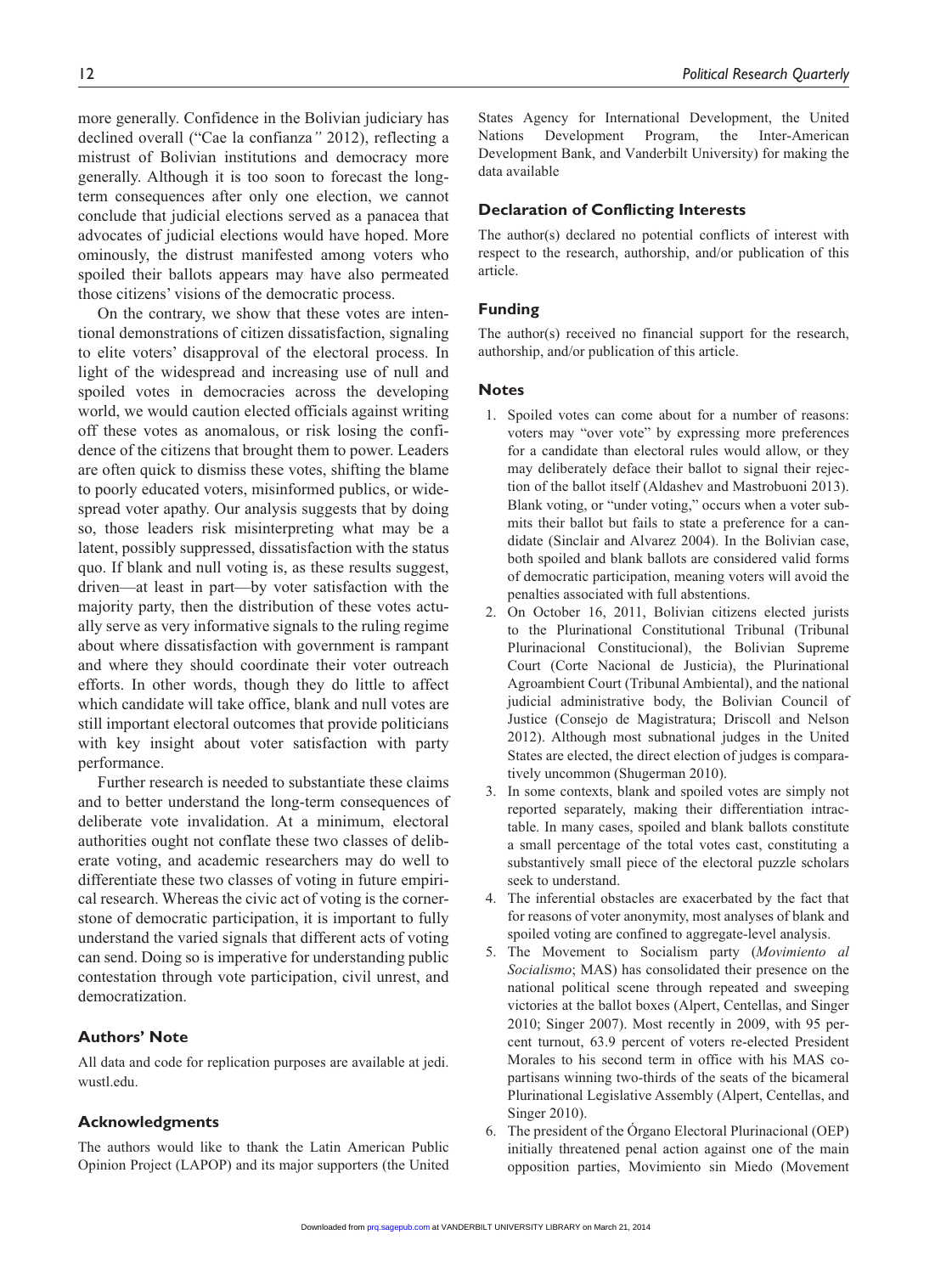without Fear), though he was later publicly corrected by high ranking MAS affiliates. The president of the Chamber of Deputies and the vice-president advertised that spoiled and blank ballots were legitimate forms of democratic participation, and thus campaigning for the "NO" was within the opposition's constitutional right ("No es delito" 2011).

- 7. The Latin American Public Opinion Project (LAPOP) is administered by USAID, the Inter-American Development Bank and the United Nations Development Program in conjunction with Vanderbilt University, and are nationally and regionally representative public opinion surveys. The 2012 wave of the Bolivian survey was administered in March and April of 2012 in face-to-face interviews. The sampling error for 2012 wave of the Bolivian surveys is estimated to be 1.8 percent.
- As the OEP provided no information on aggregate levels of abstention, we confine our analysis to blank and null voting. However, we leveraged the two-part question in the individual survey data to consider voters' self-reported abstaining as a fourth category of voter behavior, which we detail in our appendix. We report the results of Heckman (probit) selection models which condition our outcomes on respondents' participation in the election, providing insight into voters' decision to abstain in this election. We find that informational characteristics, such as education, play a role in the abstention decision while there is no evidence that political factors affected prospective voters' decisions to abstain. We also show the results we report here are robust to the inclusion of abstentions as a fourth category of voter behavior.
- 9. We acknowledge that multinomial logistic regression carries with it an Independence of Irrelevant Alternatives assumption. We have re-estimated each of the models we present, both in the body of the paper and in the appendix, with a multinomial probit model which relaxes that assumption. In all cases, those results are identical, and available upon request from the authors.
- 10. The departments of Beni, Pando, Santa Cruz, and Tarija form a crescent-shaped encapsulation of the remaining five Andean departments. As such, voters of the Eastern *Media Luna* departments, known opposition strongholds, may have been less likely to cast a valid vote for a candidate. The geographic clustering of Bolivians of Quechua and Aymara descent in the Western Andean highlands (who tend toward MAS affiliation) have the potential to confound our results pertaining to voters' affinity (or antipathy) for the MAS party.
- 11. All substantive effects mentioned in this discussion hold all other interval-level variables at their mean values and dichotomous variables at their modal values.
- 12. We include these predicted probabilities to help the reader parse the differential and combined effects of partisanship and presidential approval. We do not expect an interactive relationship between these two variables and therefore do not model one, per the guidelines outlined by Berry, DeMeritt, and Esarey (2010). We include these probabilities solely to illustrate effect sizes given the difficulties inherent in gauging effect sizes based only on estimated coefficients from a multinomial logit.
- 13. To evaluate whether our self-reported measures of blank and null voting behavior represent a reasonable estimate of actual voting behavior, we plotted the proportion of self-reported null and blank votes at the departmental level by the true proportion of departmental blank and null vote shares as reported by the OEP. Shown in the Online Appendix, there is a moderate correspondence between the self-reported versus actual proportion of blank and null votes, but most deviations from the 1:1 correspondence we would expect stem from the *underreporting* of blank and null voting by the survey respondents. Not only do our results hold with respect to sign and significance when we restrict our sample to those departments with the closest correspondence, those departments with the highest average error also have median values for most independent variables, including region (Media Luna), education, presidential approval rating, and percentage rural. Taken together, these two observations suggest that the individual-level results provide a conservative estimate of the informational and protest dynamics herein described. A full presentation of these results is available in our Online Appendix; we thank an anonymous reviewer for this helpful suggestion.
- 14. The ideal data to assess these hypotheses would be individual-level data on voters' partisanship, demographic information, voters' random assignment into categories to receive information or a boycott campaign message, and voters' subsequent behavior on election day. Unfortunately, individual-level vote data are not available, and much of the campaign efforts to nullify the votes operated clandestinely to avoid sanction from the OEP. Short of the experimental ideal, we evaluate our hypotheses using two sources of publicly available data, providing validity and robustness tests to substantiate our claims.
- 15. In January 2009, Bolivian voters were asked to ratify the newly adopted constitution which had been drafted by the Constitutional Assembly in a contentious and prolonged constitution writing process (Driscoll and Nelson 2013). In spite of the controversial status of the new constitution, international election observers from the Carter Center and the European Union reported that the constitutional referendum elections were free and fair, with very few irregularities reported. The government campaigned in support for the new draft constitution, while the opposition mobilized behind the "No" position. Valid voting exceeded 95 percent in this election, and Bolivians ratified the new constitution with approximately 61 percent of the vote.
- 16. The 2012 Bolivian Census results are forthcoming, so the 2001 Census is the most recent nationwide demographic data available. We were able to match the census data to the electoral returns data in 329 of the total 338 total municipalities for which the judicial electoral data is available. The remaining municipalities could not be matched due to electoral redistricting that took place in 2010. For these districts, we substituted the average demographic data of the province and our results are robust to their exclusion.
- 17. Urban environments provide basic resources at a much lower cost, and higher population density of urban environments would also diminish the cost of becoming informed.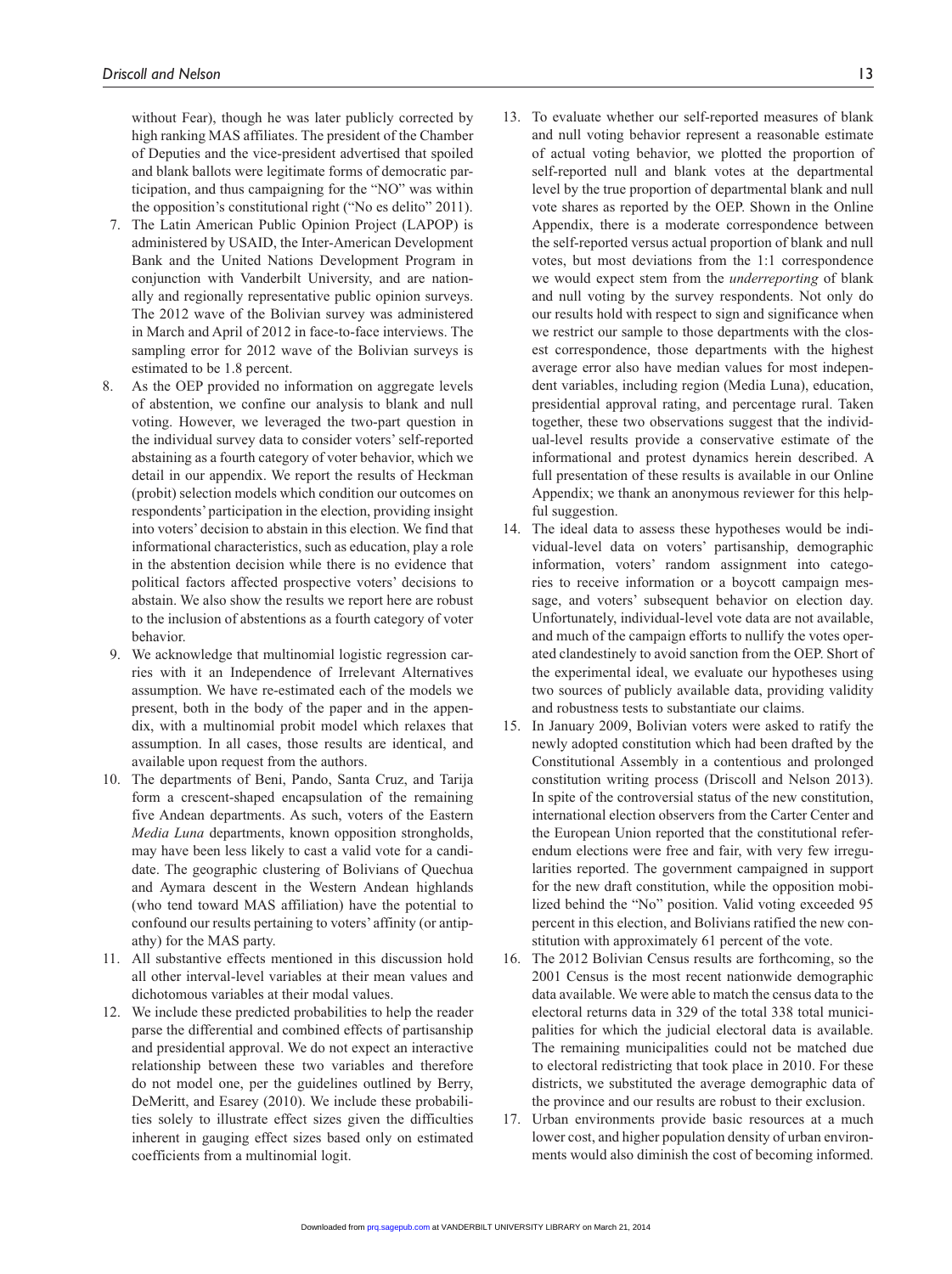We opt for the variable *Radio Access* for conceptual and practical reasons: it is highly correlated with alternative measures, it has the highest level of non-missingness in our data, and it is the option which would bear the least amount of monetary costliness.

18. Because our outcome variables do not support values out of the (0, 100) range, we acknowledge the limitations of using a linear regression. However, we justify the usage of the ordinary least squares model based on the fact that no predicted values from the model come close to leaving the (0, 100) interval.

### **References**

- Abramson, Paul R., and John H. Aldrich. 1982. "The Decline of Electoral Participation in America." *American Political Science Review* 76 (3): 502–21.
- Aguilar, Wilma V., and Wilfredo O. Rojas, eds. 2010. *Atlas Electoral de Bolivia: Elecciones Generals 1979-2009* [Electoral Atlas of Bolivia: General Elections 1979-2009]. La Paz: Tribunal Supremo Electoral & The UN Program in Bolivia.
- Aldashev, Gani, and Giovanni Mastrobuoni. 2013. "Invalid Ballots and Electoral Competition.*"* Working Paper.
- Alpert, Alexandra, Miguel Centellas, and Matthew M. Singer. 2010. "The 2009 Presidential and Legislative Elections in Bolivia." *Electoral Studies* 29 (4): 757–61.
- *AmericasBarometer*. 2012. "Latin American Public Opinion Project (LAPOP)."
- Berry, William D., Jacqueline H. R. DeMeritt, and Justin Esarey. 2010. "Testing for Interaction in Binary Logit and Probit Models: Is a Product Term Essential?" *American Journal of Political Science* 54 (1): 248–66.
- Blais, Andre´. 2006. "What Affects Voter Turnout?" *Annual Review of Political Science* 9:111–25.
- Bonneau, Chris W., and Melinda G. Hall. 2009. *In Defense of Judicial Elections*. New York: Routledge..
- Brown, Adam R. 2011. "Losing to Nobody: Nevada's 'None of These Candidates' Ballot Reform." *Social Science Journal* 48 (2): 364–70.
- Burden, Barry C. 2000. "Voter Turnout and the National Election Studies." *Political Analysis* 8 (4): 389–98.
- "Candidatos se quejan ante veedores por poca difusión" [Candidates complain to international observers for lack of information]. 2011. *Página Siete*, October 15.
- Cae la confianza.2012: "Bolivians confidence in state institutions falls," El Deber, October 13, 2012. Stable URL: [http://www.eldeber.com.bo/cae-la-confianza-de-los-boli](http://www.eldeber.com.bo/cae-la-confianza-de-los-bolivianos-en-las-instituciones-del-estado/121013131940)[vianos-en-las-instituciones-del-estado/121013131940.](http://www.eldeber.com.bo/cae-la-confianza-de-los-bolivianos-en-las-instituciones-del-estado/121013131940)
- Castagnola, Andrea, and Anibal Peréz-Liñán. 2010. "Bolivia: The Rise (and Fall) of Judicial Review." In *Courts in Latin America*, edited by Gretchen Helmke and Julio Rios-Figueroa, 278-305. New York: Cambridge University Press.
- Centellas, Miguel. 2009. "Electoral Reform, Regional Cleavages and Party System Stability in Bolivia." *Journal of Politics in Latin America* 1 (2): 115–31.
- "Diputado del MAS revela que sí hubo lista para seleccionar a candidatos a judiciales" [MAS deputy reveals there was an

internal list to select judicial candidates]. 2011. *Periodico ERBOL*, October 31.

- Driscoll, Amanda, and Michael J. Nelson. 2012. "The 2011 Judicial Elections in Bolivia." *Electoral Studies* 31 (3): 628–32.
- Driscoll, Amanda, and Michael J. Nelson. 2013. "The Political Origins of Judicial Elections." *Judicature* 96 (4): 1–13.
- Fornos, Carolina A., Timothy J. Power, and James C. Garand. 2008. "Explaining Voter Turnout in Latin America, 1980- 2000." *Comparative Political Studies* 37 (8): 909–40.
- Gamarra, Eduardo A. 1997. "Hybrid Presidentialism and Democratization: The Case of Bolivia." In *Presidentialism and Democracy in Latin America*, edited by Scott Mainwaring and Matthew S. Shugart, 363–93. Cambridge: Cambridge University Press.
- Geys, Benny. 2006. "Explaining Voter Turnout: A Review of Aggregate Level Research." *Electoral Studies* 25:637–63.
- Hall, Melinda G. 2007. "Voting in State Supreme Court Elections: Competition and Context as Democratic Incentives." *Journal of Politics* 69 (4): 1147–59.
- Hall, Melinda G., and Chris W. Bonneau. 2013. "Attack Advertising, the White Decision, and Voter Participation in State Supreme Court Elections." *Political Research Quarterly* 66:115–26.
- Herron, Michael C., and Jasjeet S. Sekhon. 2005. "Black Candidates and Black Voters: Assessing the Impact of Candidate Race on Uncounted Vote Races." *Journal of Politics* 67 (1): 154–77.
- International Institute for Democracy and Electoral Assistance. 2002. *Voter Turnout since 1945: A Global Report*. Stockholm: International Institute for Democracy and Electoral Assistance.
- Katosh, John P., and Michael W. Traugott. 1986. "The Consequences of Validated and Self-Reported Voting Measures." *Public Opinion Quarterly* 45 (4): 519–35.
- King, Gary. 1997. *A Solution to the Ecological Inference Problem: Reconstructing Individual Behavior from Aggregate Data*. Princeton: Princeton University Press.
- Knack, Stephen, and Martha Kropf. 2003. "Voided Ballots in the 1996 Presidential Election: A County Level Analysis." *Journal of Politics* 65 (3): 881–97.
- "Lamentablemente faltó información" [Unfortunately, information was lacking]. 2011. *El Día*, October 16.
- Lorenzo, 2011" is as follows: Lorenzo, Angel G. 2011. "Elecciones Judiciales en el Estado Plurinacional de Bolivia III: el resultado final" [Elections in the Plurinacional Bolivian State: The Final Results], *Revista Andina de Estudios Politicos*, 1(10):3-13
- "Masistas admiten 'cuoteo individual' en designaciones de candidatos judiciales" [MASistas admit an "individualized quota" in designation of judicial candidates]. 2011. *El Diario*, July 15.
- McAllister, Ian, and Toni Makkai. 1993. "Institutions, Society or Protest? Explaining Invalid Votes in Australian Elections." *Electoral Studies* 12 (1): 23–40.
- Miranda, Boris. 2011. "76% del eje troncal se declara no informado para sufragar" [76% of Bolivians surveyed declare themselves uninformed with respect to the vote]. October 2.